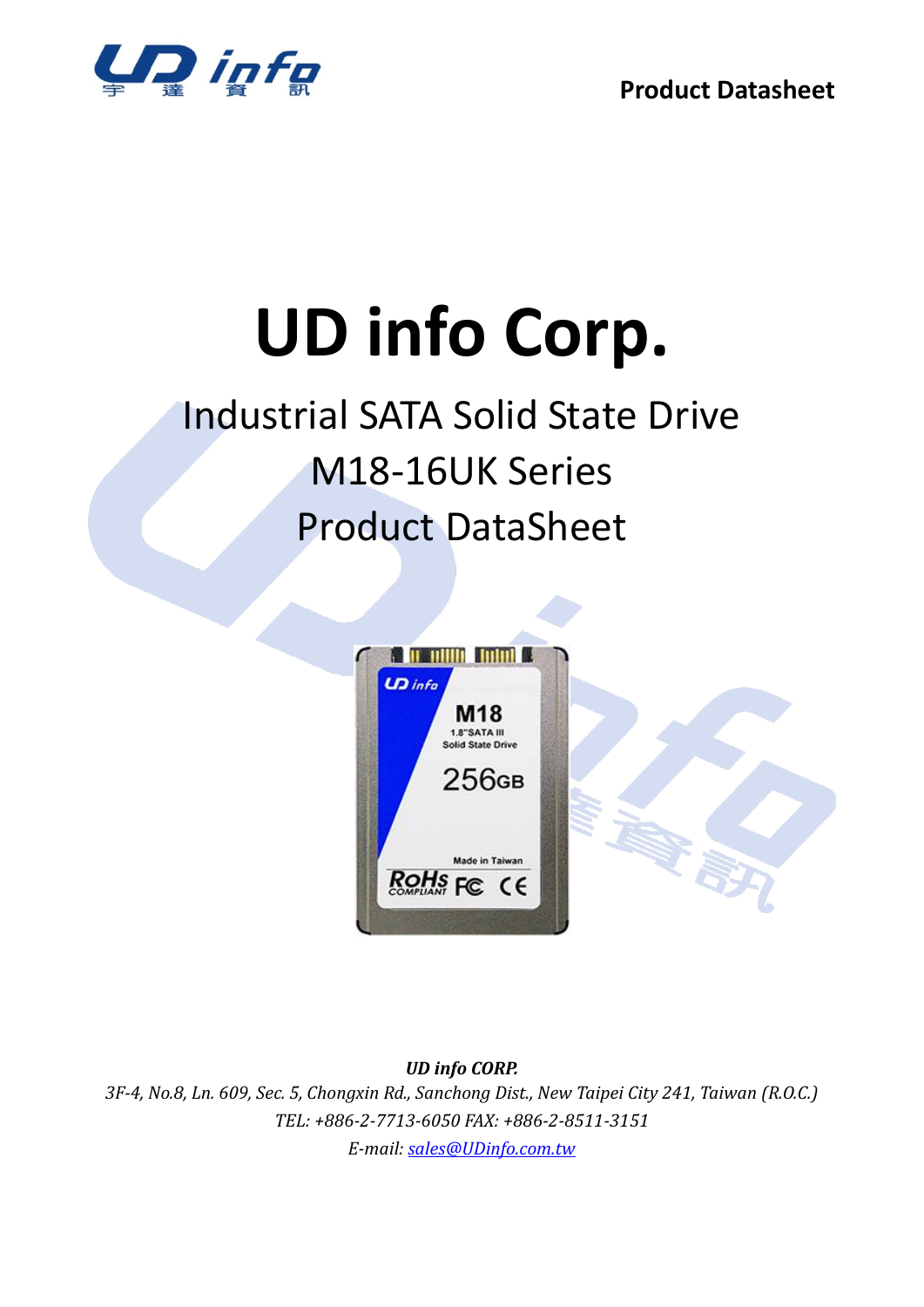

| 1.  |        |    |
|-----|--------|----|
|     | 1.1.   |    |
|     | 1.2.   |    |
| 2.  |        |    |
| 3.  |        |    |
|     | 3.1.   |    |
|     | 3.1.1. |    |
|     | 3.1.2. |    |
|     | 3.1.3. |    |
|     | 3.1.4. |    |
|     | 3.1.5. |    |
|     | 3.1.6. |    |
|     | 3.1.7. |    |
|     | 3.2.   |    |
|     | 3.3.   |    |
|     | 3.4.   |    |
| 4.  |        |    |
|     | 4.1.   |    |
|     | 4.2.   |    |
| 5.  |        |    |
|     | 5.1.   |    |
| 6.  |        | 18 |
|     | 6.1.   |    |
|     | 6.2.   |    |
| 7.  |        |    |
| 8.  |        |    |
| 9.  |        |    |
| 10. |        | 27 |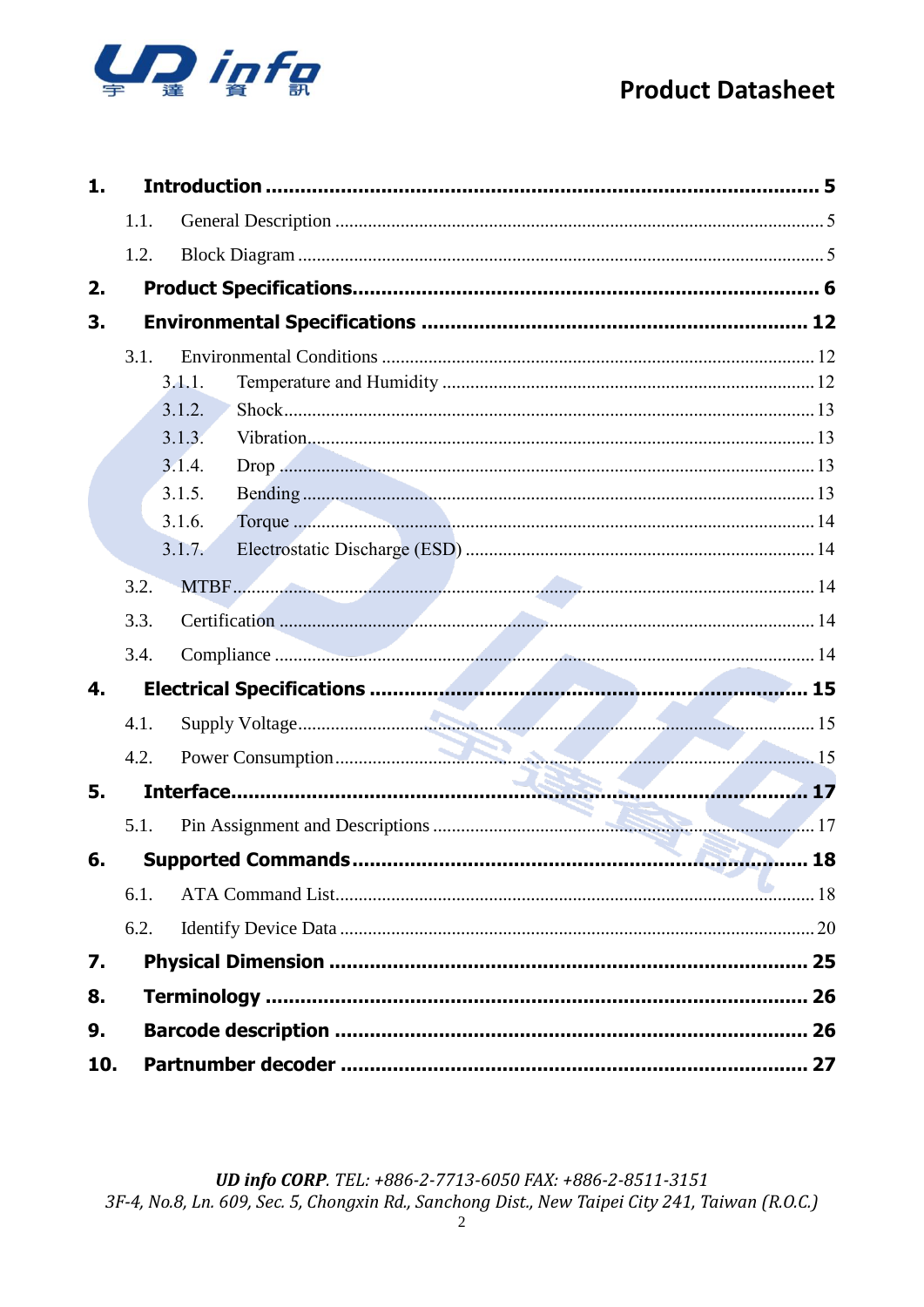

## **Revision History**

| <b>Revision</b> | <b>Draft Date</b> | <b>History</b>                           | Author     |
|-----------------|-------------------|------------------------------------------|------------|
| 1.0             | 2018/3/22         | New release                              | Golden Lee |
| 1.1             | 2018/7/23         | Update performance and power consumption | Golden Lee |
| 1.2             | 2019/1/28         | Add 3D Bics3 support                     | Golden Lee |
| 1.3             | 2019/8/5          | Add 3D Bics3 pSLC support                | Golden Lee |

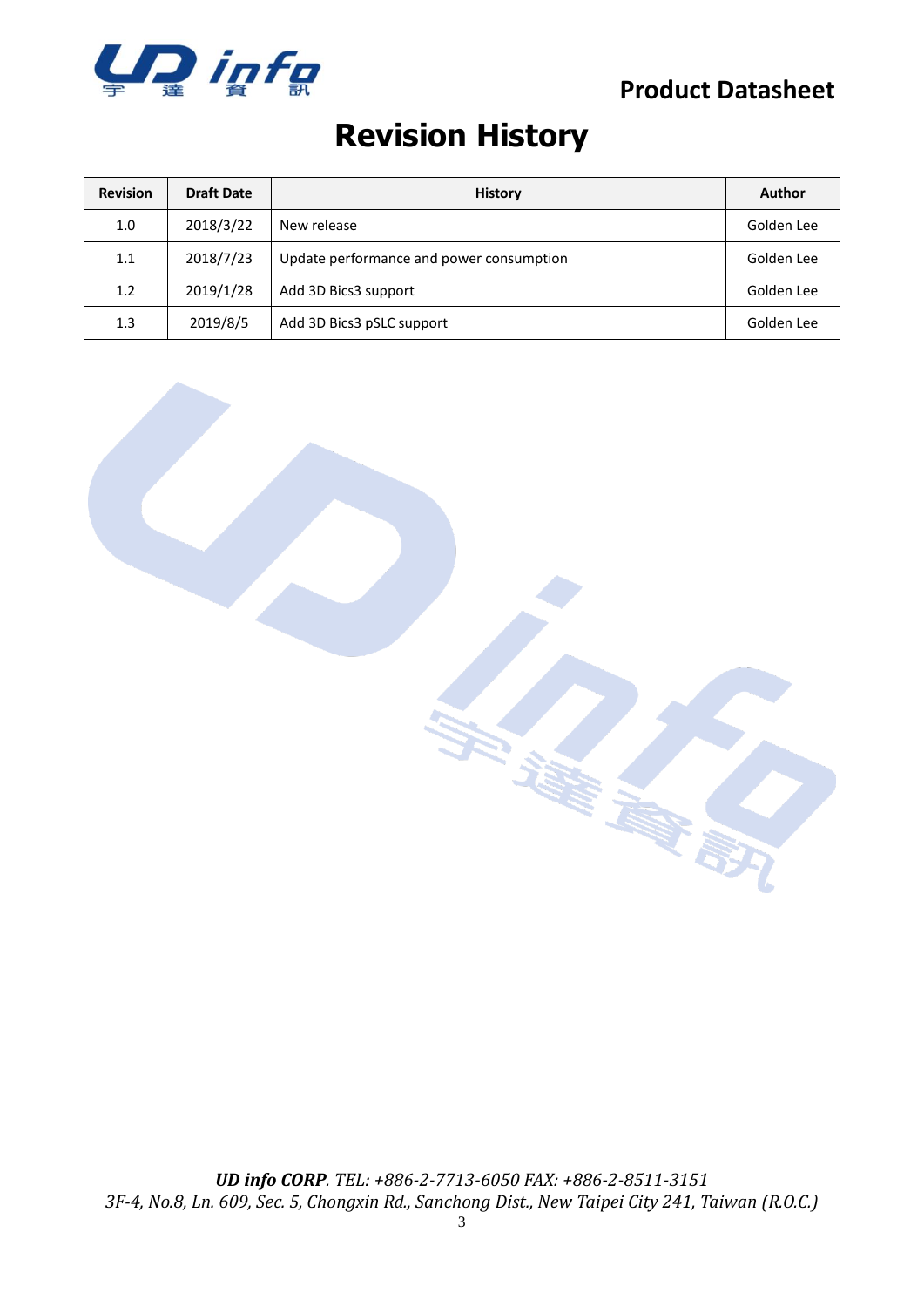

## **Product Overview**

#### ⚫ **Capacity**

- MLC: 32GB up to 512GB
- pSLC: 16GB up to 256GB
- SLC: 8GB up to 128GB
- 3D Bics3: 64GB up to 1TB
- Bics3 pSLC: 16GB up to 256GB

#### ⚫ **SATA Interface**

- SATA Revision 3.2
- SATA 1.5Gbps, 3Gbps, and 6Gbps interface
- ⚫ **Flash Interface**
	- Flash Type: MLC, 3D Bics3 TLC, SLC
- ⚫ **Performance**
	- Read up to 550 MB/s
	- Write up to 470 MB/s
- **Power Consumption**Note1
	- Active mode: < 2,550 mW
	- $I$ dle mode: < 310 mW
- ⚫ **TBW (Terabyte Written) Note2**
	- MLC: 540 TBW for 512GB
	- pSLC: 1,510 TBW for 256GB
	- SLC: 2,133 TBW for 128GB
	- 3D Bics3: 835 TBW for 1TB
	- Bics3 pSLC: 12.196 TBW for 256GB

#### **Notes:**

- 1. Please see "[Power Consumption](#page-14-2)" for details.
- 2. Please see "TBW (Terabytes Written)" in chapter 2 for details.

#### ⚫ **MTBF**

- MLC/3D Bics3: 2,000,000 hours
- pSLC: 2,500,000 hours
- **■** SLC: 3,000,000 hours
- ⚫ **Advanced Flash Management**
	- Static and Dynamic Wear Leveling
	- **Bad Block Management**
	- TRIM
	- **SMART**
	- Over-Provision
- ⚫ **Low Power Management**
	- DIPM/HIPM Mode
	- DEVSLP Mode (Optional)
- ⚫ **Temperature Range**
	- Operation (Standard): 0°C ~ 70°C
	- Operation (Wide): -40°C ~ 85°C
	- Storage:  $-40^{\circ}$ C ~ 85 $^{\circ}$ C
- ⚫ **Compliant**
	- RoHS
		- CE & FCC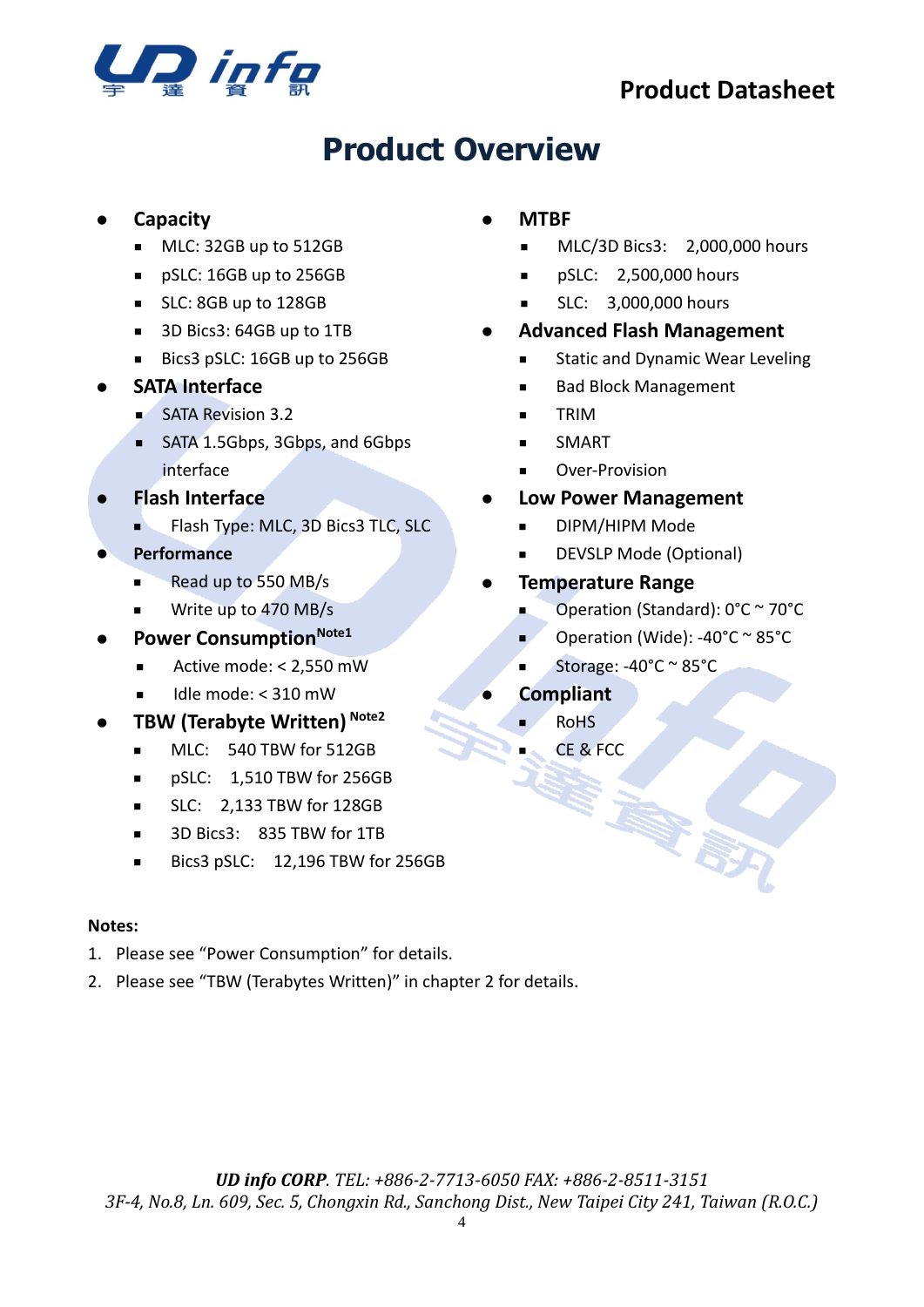

m m m

### <span id="page-4-1"></span><span id="page-4-0"></span>**1.1.General Description**

UDinfo 1.8" SATA SSD delivers all the advantages of Flash Disk technology with Serial ATA III interface, including being fully compliant with standard 1.8-inch form factor, providing low power consumption compared to traditional hard drive and hot-swapping when removing/replacing/upgrading flash disks. The device is designed based on the standard 7-pin interface for data segment and 9-pin for power segment, as well as operating at a maximum operating frequency of 200MHz with 30MHz external crystal. Its capacity could provide a wide range up to 1TB. Moreover, it can reach up to 550MB/s read as well as 470MB/s write high performance based on Toshiba's NAND flash (with 32MB SDR cache enabled and measured by CrystalDiskMark v5.0).

## <span id="page-4-2"></span>**1.2.Block Diagram**



**1.8" SATA SSD Block Diagram**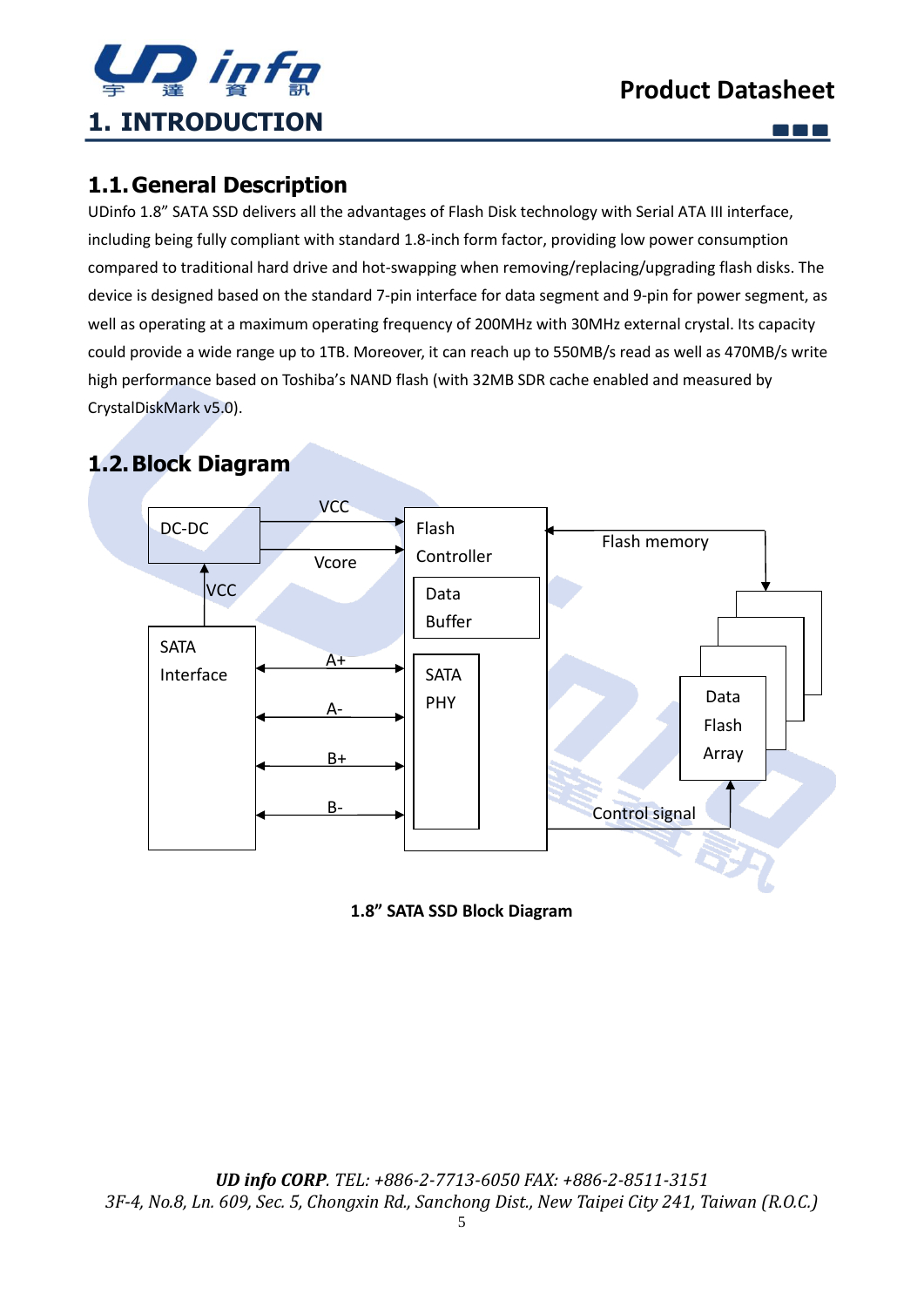

## <span id="page-5-0"></span>**2. PRODUCT SPECIFICATIONS**

#### ⚫ **Capacity**

- MLC: From 32GB up to 512GB (support 48-bit addressing mode)
- pSLC: From 16GB up to 256GB (support 48-bit addressing mode)
- SLC: From 8GB up to 128GB (support 48-bit addressing mode)
- 3D Bics3: From 64GB up to 1TB (support 48-bit addressing mode)
- Bics3 pSLC: From 16GB up to 256GB (support 48-bit addressing mode)

#### ⚫ **Electrical/Physical Interface**

- **SATA Interface** 
	- Compliant with SATA Revision 3.2
	- Compatible with SATA 1.5Gbps, 3Gbps and 6Gbps interface
	- Support power management
	- ◆ Support expanded register for SATA protocol 48 bits addressing mode
	- Embedded BIST function for SATA PHY for low cost mass production
- ⚫ **Built-in 2-channel NAND flash interface controller**
	- Compliant with Toggle 1.0 and Toggle 2.0 NAND Flash interface
	- Compliant with ONFI 4.0 interface:
		- SDR up to mode 5
		- NV-DDR up to mode 5
		- NV-DDR2 up to mode 7
		- NV-DDR3 up to mode 8

#### ⚫ **Supported NAND Flash**

- Support up to 16 Flash Chip Enables (CE) within single design
- Toshiba 15nm/3D-NAND MLC and TLC
- Support all types of SLC/MLC/TLC/3D-NAND, 8KB/page and 16K/page NAND flash
- ⚫ **ECC Scheme**
	- Applies the LDPC (Low Density Parity Check) of ECC algorithm
- ⚫ **UART function**
- ⚫ **GPIO**
- ⚫ **Support SMART and TRIM commands**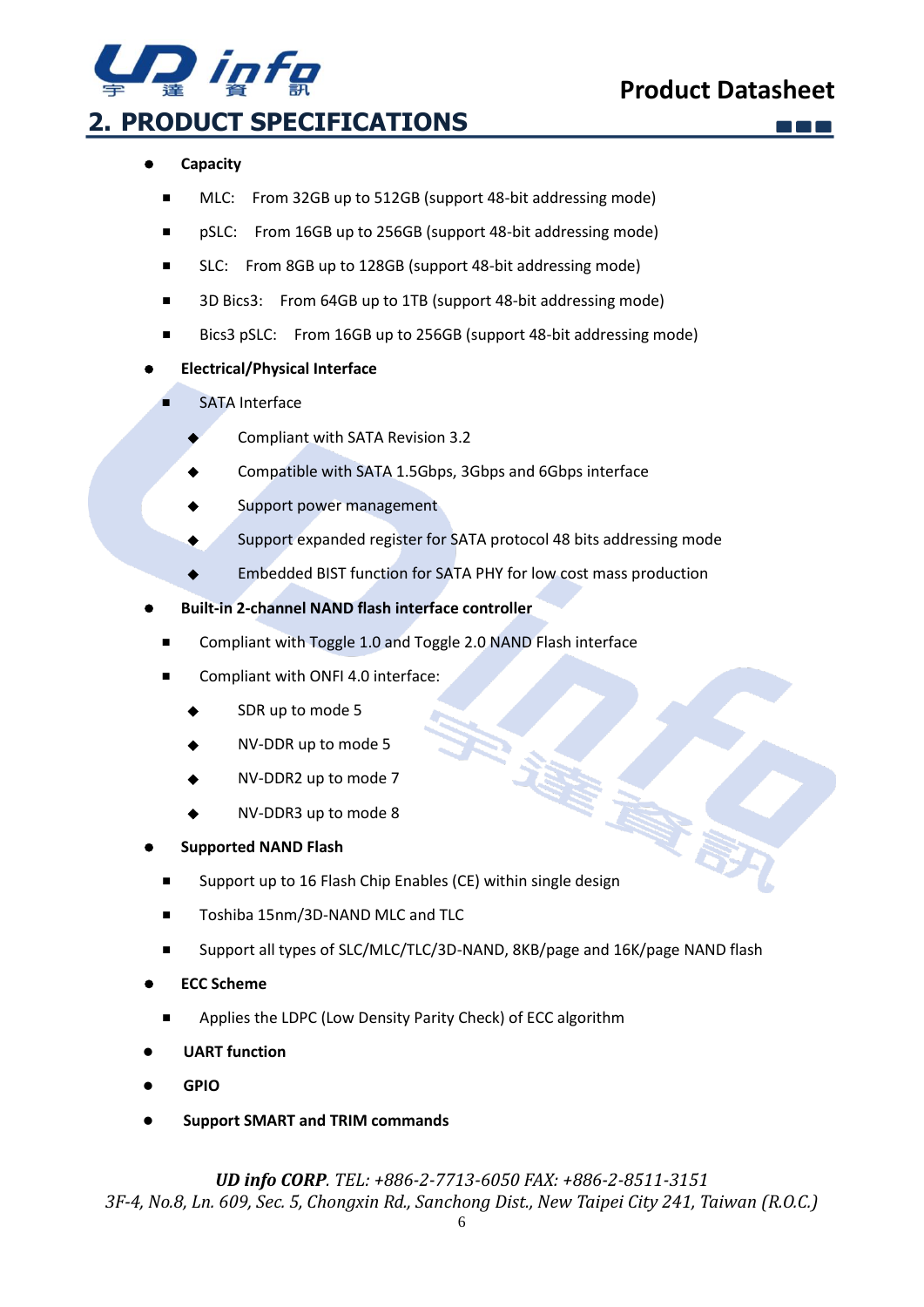

#### ⚫ **Capacity Information**

| Capacity | <b>Cylinders</b> | <b>Heads</b> | <b>Sectors</b> | <b>Total Sectors</b> | <b>User Data Size</b> |
|----------|------------------|--------------|----------------|----------------------|-----------------------|
| 8GB      | 15,525           | 16           | 63             | 15,649,200           |                       |
| 16GB     | 16,383           | 16           | 63             | 31,277,232           |                       |
| 30GB     | 16,383           | 16           | 63             | 58,626,288           |                       |
| 32GB     | 16,383           | 16           | 63             | 62,533,296           |                       |
| 60GB     | 16,383           | 16           | 63             | 117,231,408          |                       |
| 64GB     | 16,383           | 16           | 63             | 125,045,424          |                       |
| 120GB    | 16,383           | 16           | 63             | 234,441,648          | Depended on file      |
| 128GB    | 16,383           | 16           | 63             | 250,069,680          | management            |
| 240GB    | 16,383           | 16           | 63             | 468,862,128          |                       |
| 256GB    | 16,383           | 16           | 63             | 500,118,192          |                       |
| 480GB    | 16,383           | 16           | 63             | 937,703,088          |                       |
| 512GB    | 16,383           | 16           | 63             | 1,000,215,216        |                       |
| 960GB    | 16,383           | 16           | 63             | 1,875,385,008        |                       |
| 1TB      | 16,383           | 16           | 63             | 2,000,409,264        |                       |

#### ⚫ **Performance**

#### ■ **MLC:**

|          | <b>Flash</b>     | <b>Flash Type</b> | Sequential  |              |  |
|----------|------------------|-------------------|-------------|--------------|--|
| Capacity | <b>Structure</b> |                   | Read (MB/s) | Write (MB/s) |  |
| 32GB     | 32GB x 1         | 15nm, BGA         | 350         | 160          |  |
| 64GB     | 32GB x2          | 15nm, BGA         | 550         | 320          |  |
|          | 64GB x1          | 15nm, BGA         | 350         | 260          |  |
| 128GB    | $64GB \times 2$  | 15nm, BGA         | 550         | 450          |  |
| 256GB    | $64GB \times 4$  | 15nm, BGA         | 550         | 470          |  |
|          | 128GB x 2        | 15nm, BGA         | 550         | 450          |  |
|          | 128GB x 4        | 15nm, BGA         | 550         | 470          |  |
| 512GB    | 256GB x 2        | 15nm, BGA         | 550         | 470          |  |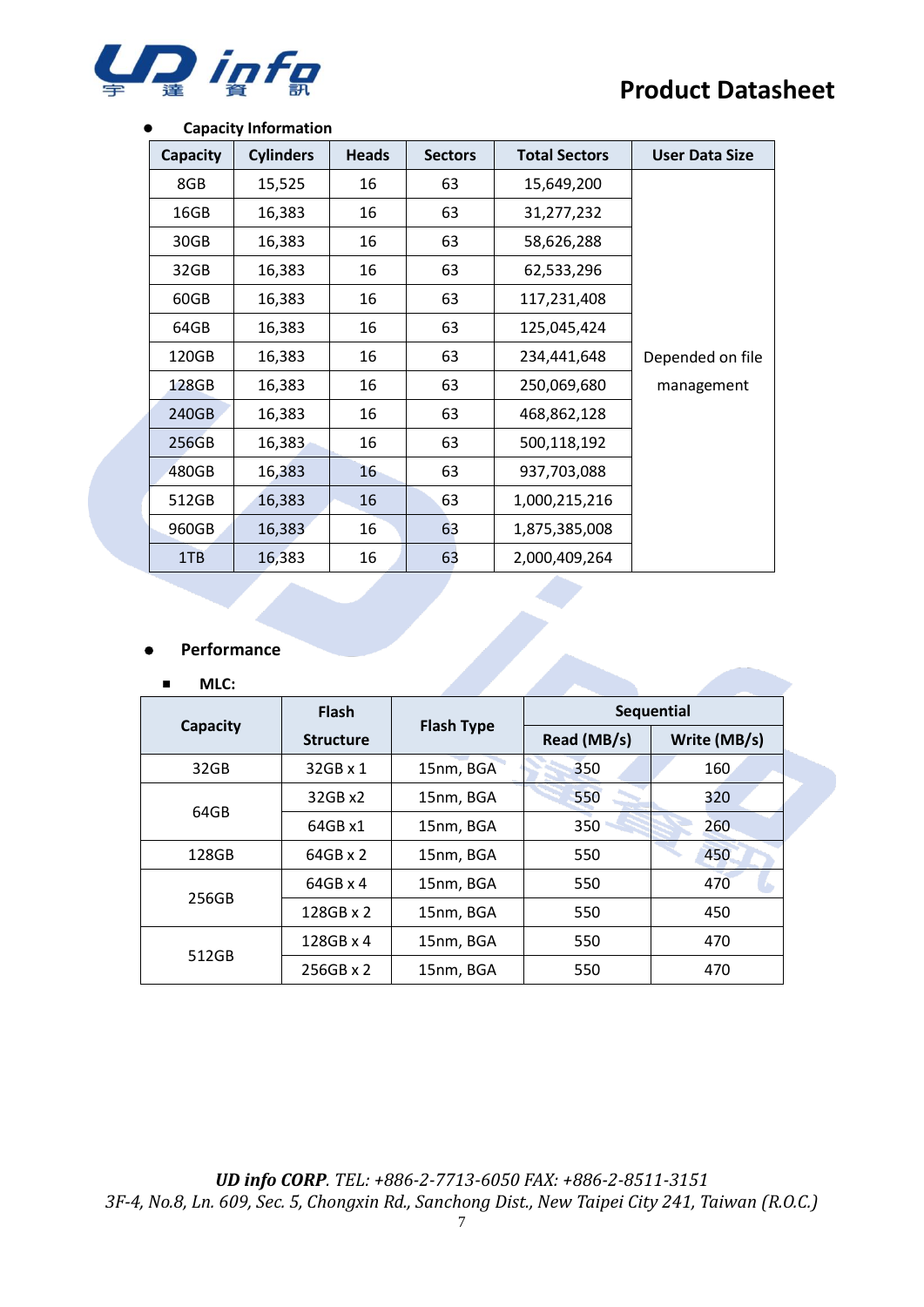

#### ■ **pSLC:**

|          | <b>Flash</b>     |                   |             | <b>Sequential</b> |
|----------|------------------|-------------------|-------------|-------------------|
| Capacity | <b>Structure</b> | <b>Flash Type</b> | Read (MB/s) | Write (MB/s)      |
| 16GB     | $32GB \times 1$  | 15nm, BGA         | 350         | 160               |
| 32GB     | $32$ GB x 2      | 15nm, BGA         | 550         | 320               |
|          | 64GB x1          | 15nm, BGA         | 350         | 260               |
| 64GB     | $64GB \times 2$  | 15nm, BGA         | 550         | 450               |
| 128GB    | $64GB \times 4$  | 15nm, BGA         | 550         | 470               |
|          | 128GB x 2        | 15nm, BGA         | 550         | 450               |
| 256GB    | $128GB \times 4$ | 15nm, BGA         | 550         | 470               |
|          | $256GB \times 2$ | 15nm, BGA         | 550         | 470               |

#### ■ **SLC:**

|          | <b>Flash</b>     |                   | Sequential  |              |
|----------|------------------|-------------------|-------------|--------------|
| Capacity | <b>Structure</b> | <b>Flash Type</b> | Read (MB/s) | Write (MB/s) |
| 8GB      | $8GB \times 1$   | 24nm, BGA         | 320         | 70           |
| 16GB     | $8GB \times 2$   | 24nm, BGA         | 540         | 150          |
| 32GB     | $16GB \times 2$  | 24nm, BGA         | 510         | 300          |
| 64GB     | $32GB \times 2$  | 24nm, BGA         | 510         | 310          |
| 128GB    | $32GB \times 4$  | 24nm, BGA         | 470         | 420          |

#### ■ **3D Bics3:**

|                 | <b>Flash</b>     | <b>Flash Type</b> |             | <b>Sequential</b> |
|-----------------|------------------|-------------------|-------------|-------------------|
| <b>Capacity</b> | <b>Structure</b> |                   | Read (MB/s) | Write (MB/s)      |
| 64GB            | 64GB x 1         | TSB Bics3, BGA    | 320         | 220               |
| 128GB           | 64GB x 2         | TSB Bics3, BGA    | 550         | 450               |
| 256GB           | 128GB x 2        | TSB Bics3, BGA    | 550         | 460               |
|                 | 128GB x 4        | TSB Bics3, BGA    | 520         | 470               |
| 512GB           | $256GB \times 2$ | TSB Bics3, BGA    | 550         | 470               |
| 1TB             | 256GB x 4        | TSB Bics3, BGA    | 530         | 470               |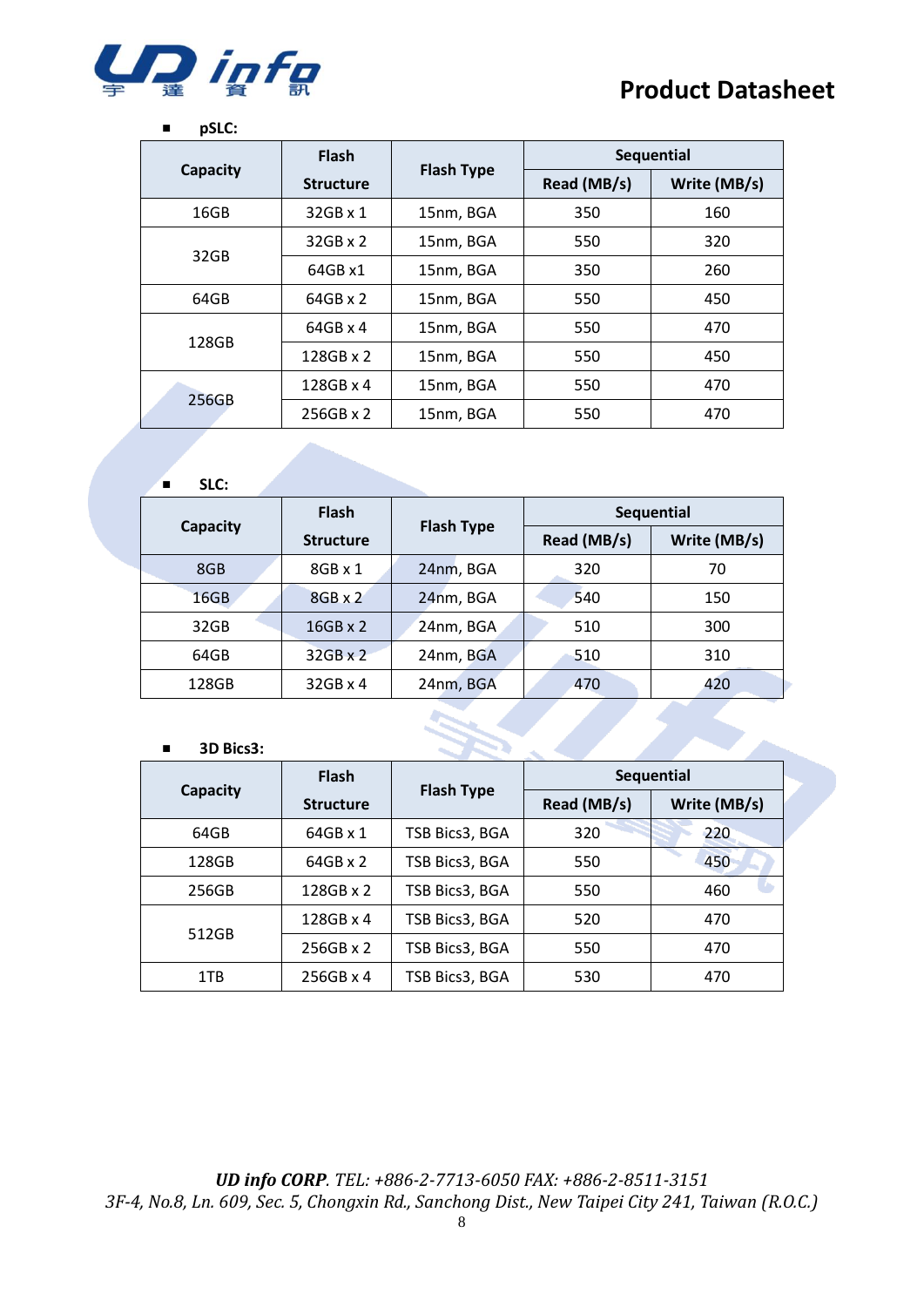

#### ■ **Bics3 pSLC:**

|          | <b>Flash</b>     |                   | <b>Sequential</b> |              |
|----------|------------------|-------------------|-------------------|--------------|
| Capacity | <b>Structure</b> | <b>Flash Type</b> | Read (MB/s)       | Write (MB/s) |
| 16GB     | 64GB x 1         | TSB Bics3, BGA    | 320               | 190          |
| 32GB     | 64GB x 2         | TSB Bics3, BGA    | 550               | 380          |
| 64GB     | 128GB x 2        | TSB Bics3, BGA    | 550               | 460          |
| 128GB    | $256GB \times 2$ | TSB Bics3, BGA    | 550               | 470          |
| 256GB    | 256GB x 4        | TSB Bics3, BGA    | 530               | 470          |

#### **Notes:**

- 1. The performance was estimated based on Toshiba NAND flash.
- 2. Performance may differ according to flash configuration and platform.
- 3. The table above is for reference only.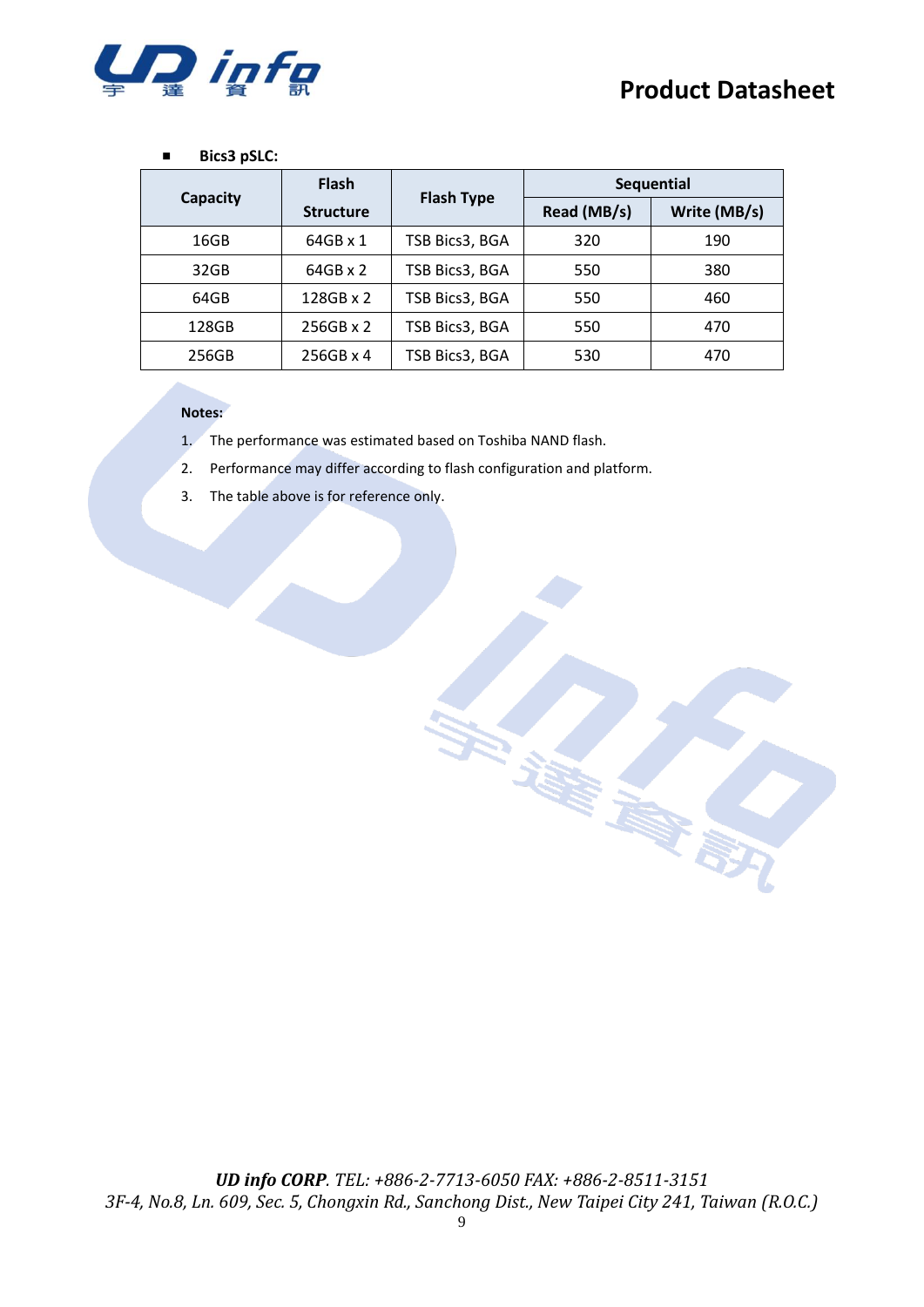

#### ⚫ **TBW (Terabytes Written)**

#### ■ **MLC:**

| Capacity | <b>Flash Structure</b> | <b>TBW</b> |
|----------|------------------------|------------|
| 32GB     | $16GB \times 2$        | 13         |
| 64GB     | 64GB x1                | 30         |
| 128GB    | 64GB x 2               | 87         |
| 256GB    | $64GB \times 4$        | 198        |
| 512GB    | 128GB x 4              | 540        |

#### ■ **pSLC:**

| Capacity | <b>Flash Structure</b> | <b>TBW</b> |
|----------|------------------------|------------|
| 16GB     | 16GB x 2               | 49         |
| 32GB     | 64GB x1                | 106        |
| 64GB     | $64GB \times 2$        | 215        |
| 128GB    | 64GB x 4               | 649        |
| 256GB    | 128GB x 4              | 1510       |

#### ■ **SLC:**

| Capacity | <b>Flash Structure</b> | <b>TBW</b> |
|----------|------------------------|------------|
| 8GB      | 8GB x 1                | 74         |
| 16GB     | $8GB \times 2$         | 153        |
| 32GB     | $16GB \times 2$        | 325        |
| 64GB     | 32GB x 2               | 761        |
| 128GB    | 32GB x 4               | 2133       |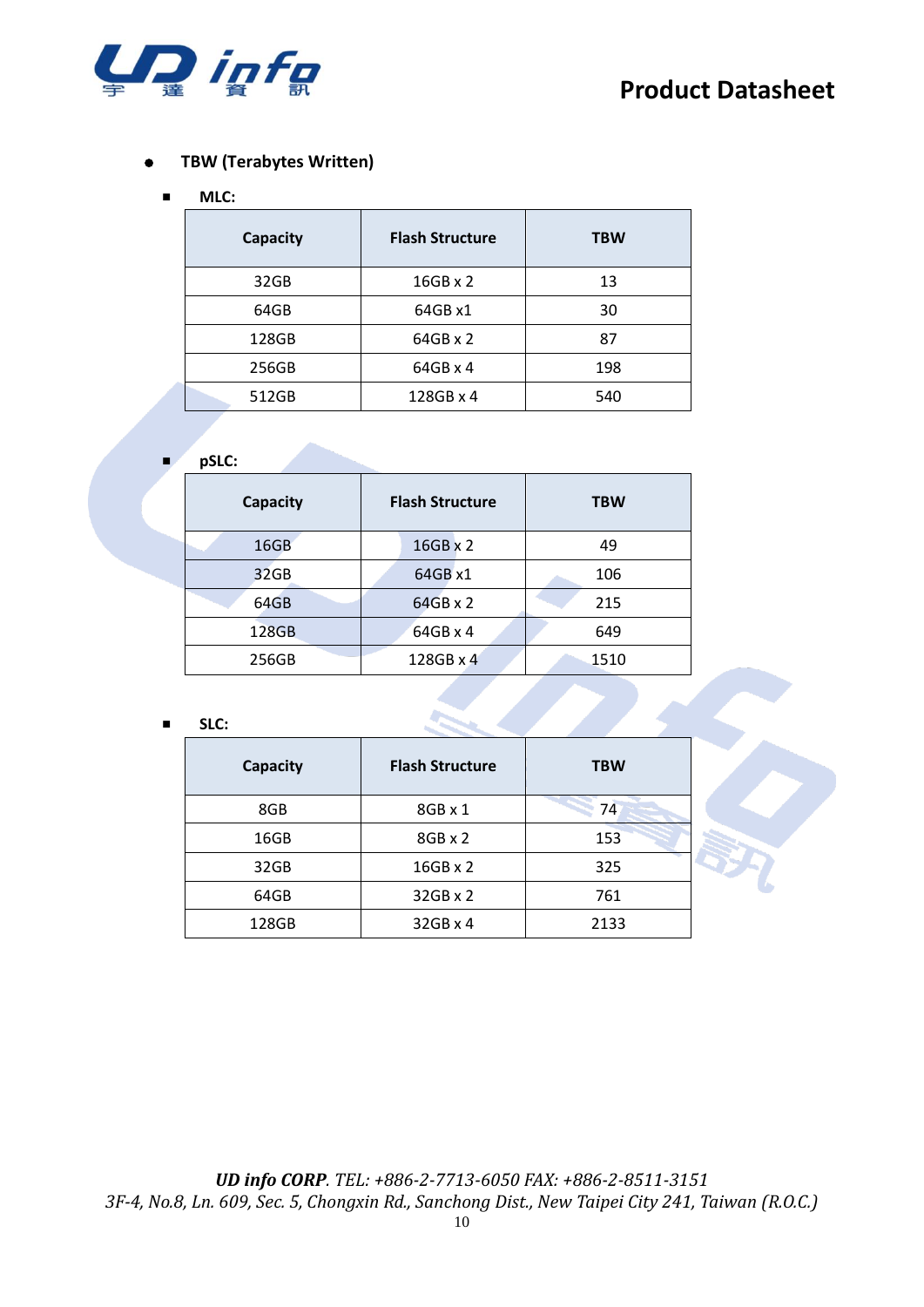

#### ■ **3D Bics3:**

| Capacity | <b>Flash Structure</b> | <b>TBW</b> |
|----------|------------------------|------------|
| 64GB     | 64GB x 1               | 42         |
| 128GB    | 64GB x 2               | 75         |
| 256GB    | 128GB x 2              | 180        |
| 512GB    | 256GB x 2              | 425        |
| 1TB      | 256GB x 4              | 835        |

#### ■ **Bics3 pSLC:**

| Capacity | <b>Flash Structure</b> | <b>TBW</b> |
|----------|------------------------|------------|
| 16GB     | 64GB x 1               | 374        |
| 32GB     | 64GB x 2               | 769        |
| 64GB     | 128GB x 2              | 1682       |
| 128GB    | 256GB x 2              | 5034       |
| 256GB    | 256GB x 4              | 12196      |

#### **Notes:**

1. Samples were built using Toshiba NAND flash.

- 2. The test followed JEDEC219A client endurance workload.
- 3. TBW may differ according to flash configuration and platform.
- 4. The endurance of SSD could be estimated based on user behavior, NAND endurance cycles, and write amplification factor. It is not guaranteed by flash vendor.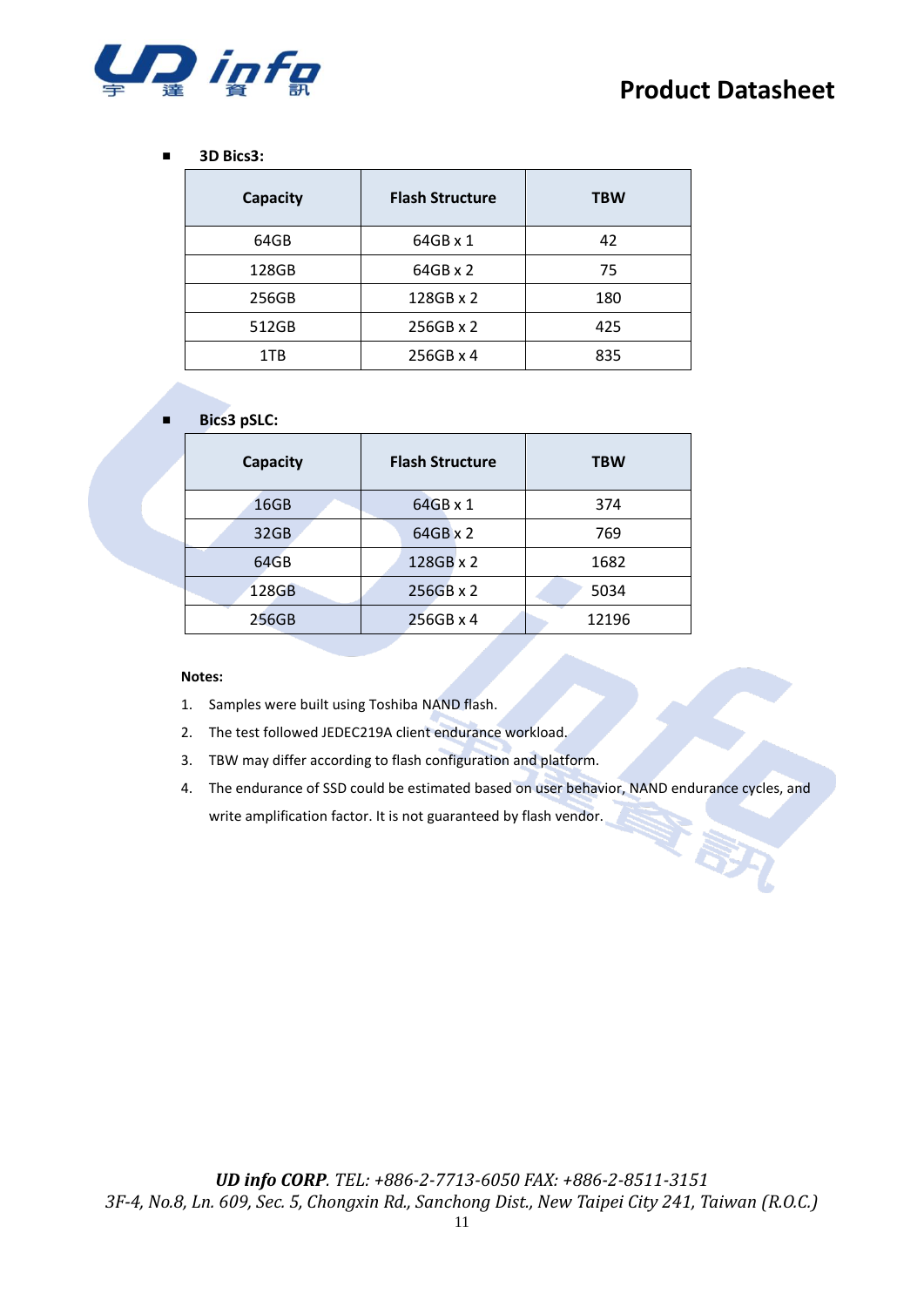

 $\begin{bmatrix} 1 & 1 \\ 1 & 1 \end{bmatrix}$  ,  $\begin{bmatrix} 1 & 1 \\ 1 & 1 \end{bmatrix}$ 

**Co** 

## <span id="page-11-1"></span><span id="page-11-0"></span>**3.1.Environmental Conditions**

#### <span id="page-11-2"></span>**3.1.1.Temperature and Humidity**

- ⚫ Temperature:
	- ◆ Storage: -40°C to 85°C
	- ◆ Operational (Standard grade): 0°C to 70°C
	- Operational (Wide grade): -40°C to 85°C
- ⚫ Humidity:
	- ◆ Standard grade: RH 90% under 40°C (operational)
	- ◆ Wide grade: RH 95% under 55°C (operational)

#### **High Temperature Test Condition**

|                             | <b>Temperature</b> | <b>Humidity</b> |
|-----------------------------|--------------------|-----------------|
| <b>Operation (Standard)</b> | 70°C               | 0% RH           |
| <b>Operation (Wide)</b>     | $85^{\circ}$ C     | 0% RH           |
| <b>Storage (Standard)</b>   | $85^{\circ}$ C     | 0% RH           |
| <b>Storage (Wide)</b>       | $85^{\circ}$ C     | 0% RH           |

**Result:** No any abnormality is detected.

#### ◼ **Low Temperature Test Condition**

|                             | <b>Temperature</b> | <b>Humidity</b> |  |
|-----------------------------|--------------------|-----------------|--|
| <b>Operation (Standard)</b> | $0^{\circ}$ C      | <b>0% RH</b>    |  |
| <b>Operation (Wide)</b>     | $-40^{\circ}$ C    | 0% RH           |  |
| <b>Storage (Standard)</b>   | -40°C              | 0% RH           |  |
| <b>Storage (Wide)</b>       | -40°C              | 0% RH           |  |

**Result:** No any abnormality is detected.

#### **High Humidity Test Condition**

|                             | <b>Temperature</b> | <b>Humidity</b> |
|-----------------------------|--------------------|-----------------|
| <b>Operation (Standard)</b> | 40°C               | 93% RH          |
| <b>Operation (Wide)</b>     | $55^{\circ}$ C     | 95% RH          |
| <b>Storage (Standard)</b>   | 40°C               | 95% RH          |
| Storage (Wide)              | $55^{\circ}$ C     | 95% RH          |

**Result:** No any abnormality is detected.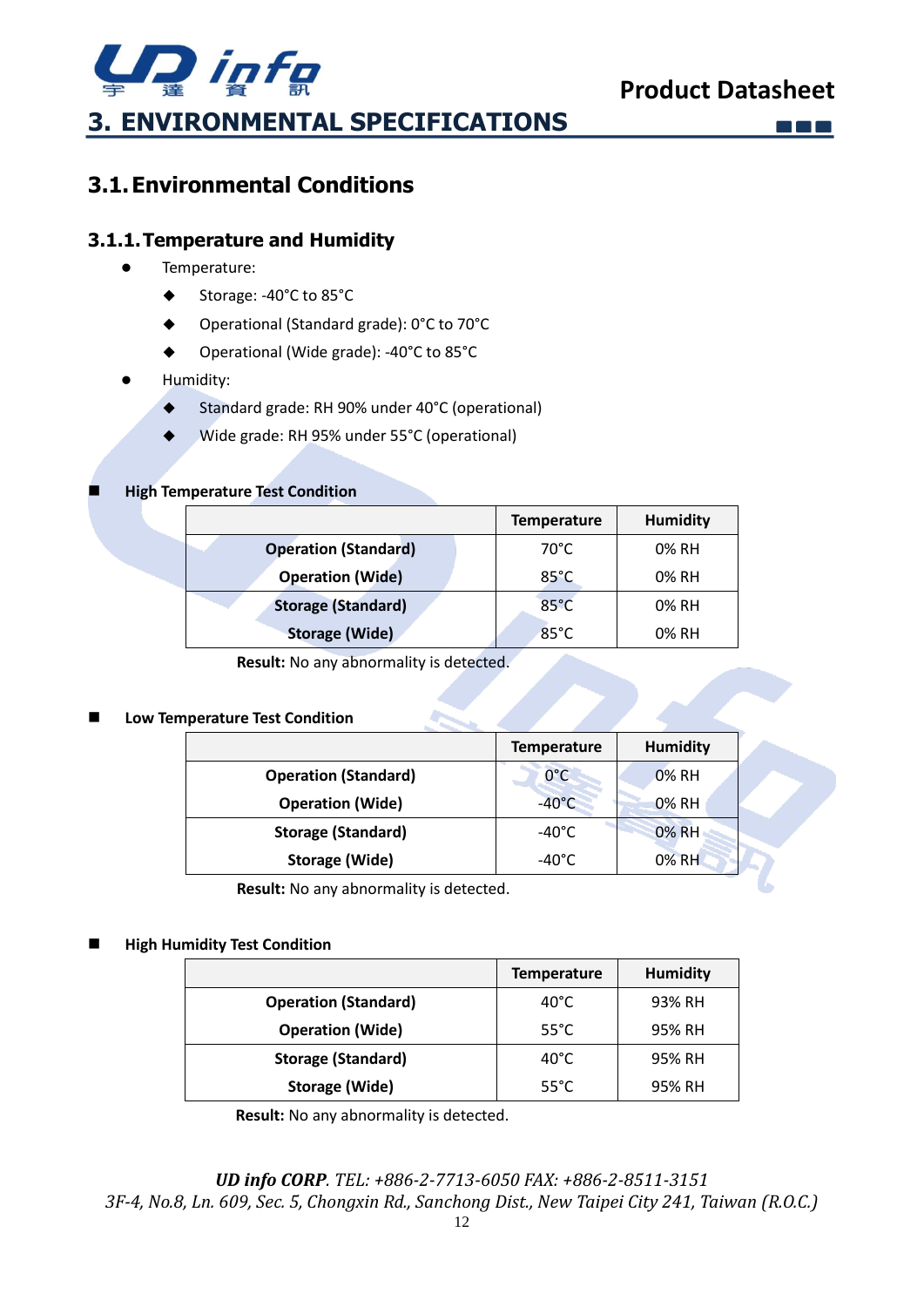

#### ◼ **Temperature Cycle Test**

|                             | <b>Temperature</b> | <b>Test Time</b> |
|-----------------------------|--------------------|------------------|
| <b>Operation (Standard)</b> | 0°C                | 30 min           |
|                             | $70^{\circ}$ C     | 30 min           |
|                             | $-40^{\circ}$ C    | 30 min           |
| <b>Operation (Wide)</b>     | $85^{\circ}$ C     | 30 min           |
|                             | $-40^{\circ}$ C    | 30 min           |
| <b>Storage (Standard)</b>   | $85^{\circ}$ C     | $30 \text{ min}$ |
|                             | -40°C              | 30 min           |
| Storage (Wide)              | $85^{\circ}$ C     | 30 min           |

**Result:** No any abnormality is detected.

#### <span id="page-12-0"></span>**3.1.2.Shock**

**Shock Specification** 

|                        | <b>Acceleration Force</b> |  | <b>Half Sin Pulse Duration</b> |
|------------------------|---------------------------|--|--------------------------------|
| <b>Non-Operational</b> | 1500G                     |  | 0.5 <sub>ms</sub>              |
| <b>Operational</b>     | 1500G                     |  | 0.5 <sub>ms</sub>              |

**Result:** No any abnormality is detected when power on.

#### <span id="page-12-1"></span>**3.1.3.Vibration**

#### ■ **Vibration Specification**

|                    | <b>Condition</b>       |                               | <b>Vibration Orientation</b> |
|--------------------|------------------------|-------------------------------|------------------------------|
|                    | Frequency/Displacement | <b>Frequency/Acceleration</b> |                              |
| <b>Operational</b> | 20Hz~80Hz/1.52mm       | 80Hz~2000Hz/20G               | X, Y, Z axis/60 min for      |
|                    |                        |                               | each                         |

**Result:** No any abnormality is detected when power on.

#### <span id="page-12-2"></span>**3.1.4.Drop**

■ **Drop Specification** 

|                 | <b>Height of Drop</b> | <b>Number of Drop</b>             |
|-----------------|-----------------------|-----------------------------------|
| Non-operational | 80cm free fall        | 6 face of each unit, 2 times each |

**Result:** No any abnormality is detected when power on.

#### <span id="page-12-3"></span>**3.1.5.Bending**

■ **Bending Specification** 

|                 | Force      | <b>Action</b>    |
|-----------------|------------|------------------|
| Non-operational | $\geq 20N$ | Hold 1min/5times |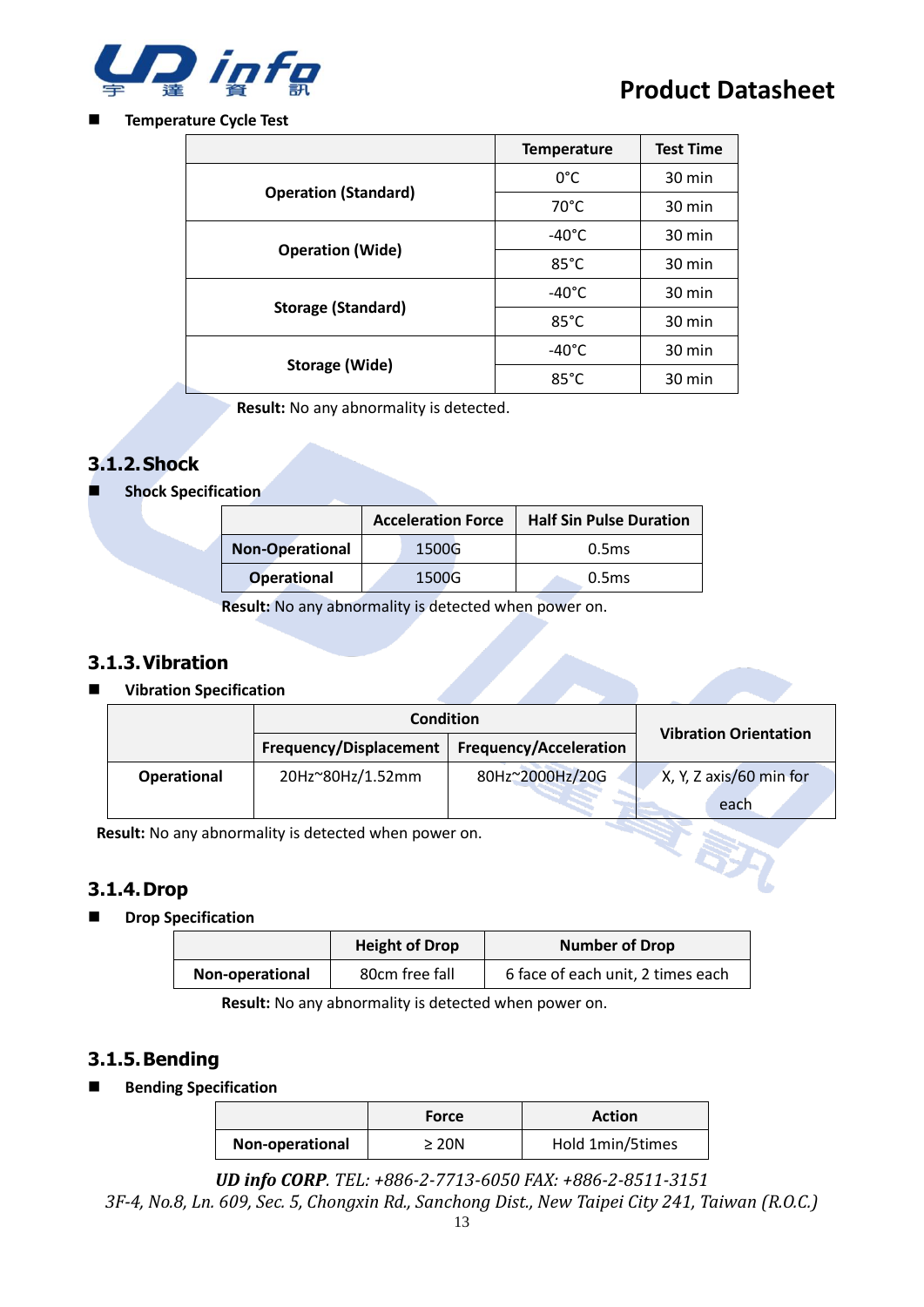

**Result:** No any abnormality is detected when power on.

#### <span id="page-13-0"></span>**3.1.6.Torque**

#### ◼ **Torque Specification**

|                 | <b>Force</b>             | Action           |
|-----------------|--------------------------|------------------|
| Non-operational | 1.263N-m or $\pm$ 10 deg | Hold 1min/5times |

**Result:** No any abnormality is detected when power on.

#### <span id="page-13-1"></span>**3.1.7.Electrostatic Discharge (ESD)**

#### ◼ **Contact ESD Specification**

| <b>Device</b> | Capacity | <b>Temperature</b> | <b>Relative Humidity</b> | $+/- 4$ KV                                                            | <b>Result</b> |
|---------------|----------|--------------------|--------------------------|-----------------------------------------------------------------------|---------------|
|               | 256GB    |                    |                          | Device functions are affected, but                                    |               |
| 1.8" SSD      | 512GB    | $24.0^{\circ}$ C   | 49% (RH)                 | EUT will be back to its normal or<br>operational state automatically. | <b>PASS</b>   |

## <span id="page-13-2"></span>**3.2.MTBF**

MTBF, an acronym for Mean Time between Failures, is a measure of a device's reliability. Its value represents the average time between a repair and the next failure. The measure is typically in units of hours. The higher the MTBF value, the higher the reliability of the device. The predicted result of UDinfo's 1.8'' SATA SSD is up to 3,000,000 hours.

**Little** 

家族

## <span id="page-13-3"></span>**3.3.Certification**

- **RoHS**
- ⚫ CE / FCC

## <span id="page-13-4"></span>**3.4.Compliance**

- SATA III (SATA Rev. 3.2)
- ⚫ Up to ATA/ATAPI-8 (Including S.M.A.R.T)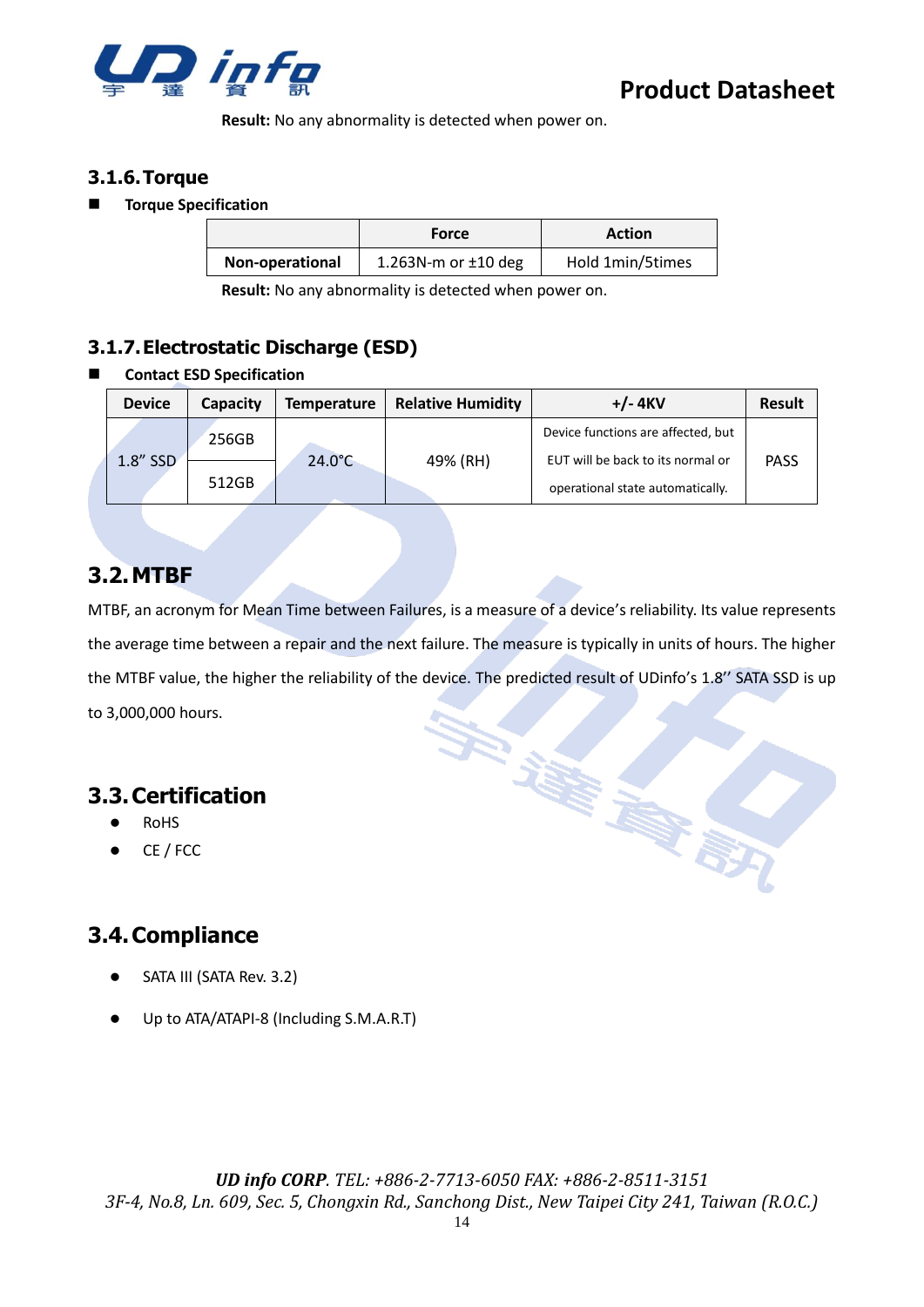

 $\square$   $\square$   $\square$ 

## <span id="page-14-1"></span><span id="page-14-0"></span>**4.1.Supply Voltage**

| <b>Parameter</b>         | Rating                  |
|--------------------------|-------------------------|
| <b>Operating Voltage</b> | $3.3V +/- 5%$ (Default) |
|                          | 5V +/- 5% (Option)      |

## <span id="page-14-2"></span>**4.2.Power Consumption**

| ■ | <b>MLC</b> |                        |                   |       |       |             |
|---|------------|------------------------|-------------------|-------|-------|-------------|
|   | Capacity   | <b>Flash Structure</b> | <b>Flash Type</b> | Read  | Write | <b>Idle</b> |
|   | 32GB       | 32GB x 1               | 15nm, BGA         | 980   | 980   | 310         |
|   | 64GB       | $32GB \times 2$        | 15nm, BGA         | 1,310 | 1,330 | 310         |
|   |            | 64GB x 1               | 15nm, BGA         | 1,130 | 1,150 | 310         |
|   | 128GB      | $64GB \times 2$        | 15nm, BGA         | 1,510 | 1,580 | 310         |
|   | 256GB      | $64GB \times 4$        | 15nm, BGA         | 2,410 | 2,550 | 310         |
|   |            | 128GB x 2              | 15nm, BGA         | 1,555 | 1,645 | 310         |
|   | 512GB      | 128GB x 4              | 15nm, BGA         | 2,355 | 2,550 | 310         |
|   |            | 256GB x 2              | 15nm, BGA         | 1,770 | 1,630 | 310         |

Unit: mW

■ **pSLC**

| r---     |                        |                   |       |       |             |
|----------|------------------------|-------------------|-------|-------|-------------|
| Capacity | <b>Flash Structure</b> | <b>Flash Type</b> | Read  | Write | <b>Idle</b> |
| 16GB     | 32GB x 1               | 15nm, BGA         | 980   | 985   | 310         |
|          | $32GB \times 2$        | 15nm, BGA         | 1,310 | 1,330 | 310         |
| 32GB     | 64GB x 1               | 15nm, BGA         | 1,110 | 1,150 | 310         |
| 64GB     | $64GB \times 2$        | 15nm, BGA         | 1,500 | 1,585 | 310         |
|          | $64GB \times 4$        | 15nm, BGA         | 1,620 | 1,760 | 310         |
| 128GB    | 128GB x 2              | 15nm, BGA         | 1,540 | 1,650 | 310         |
|          | 128GB x 4              | 15nm, BGA         | 1,670 | 1,790 | 310         |
| 256GB    | 256GB x 2              | 15nm, BGA         | 1,650 | 1,660 | 310         |

Unit: mW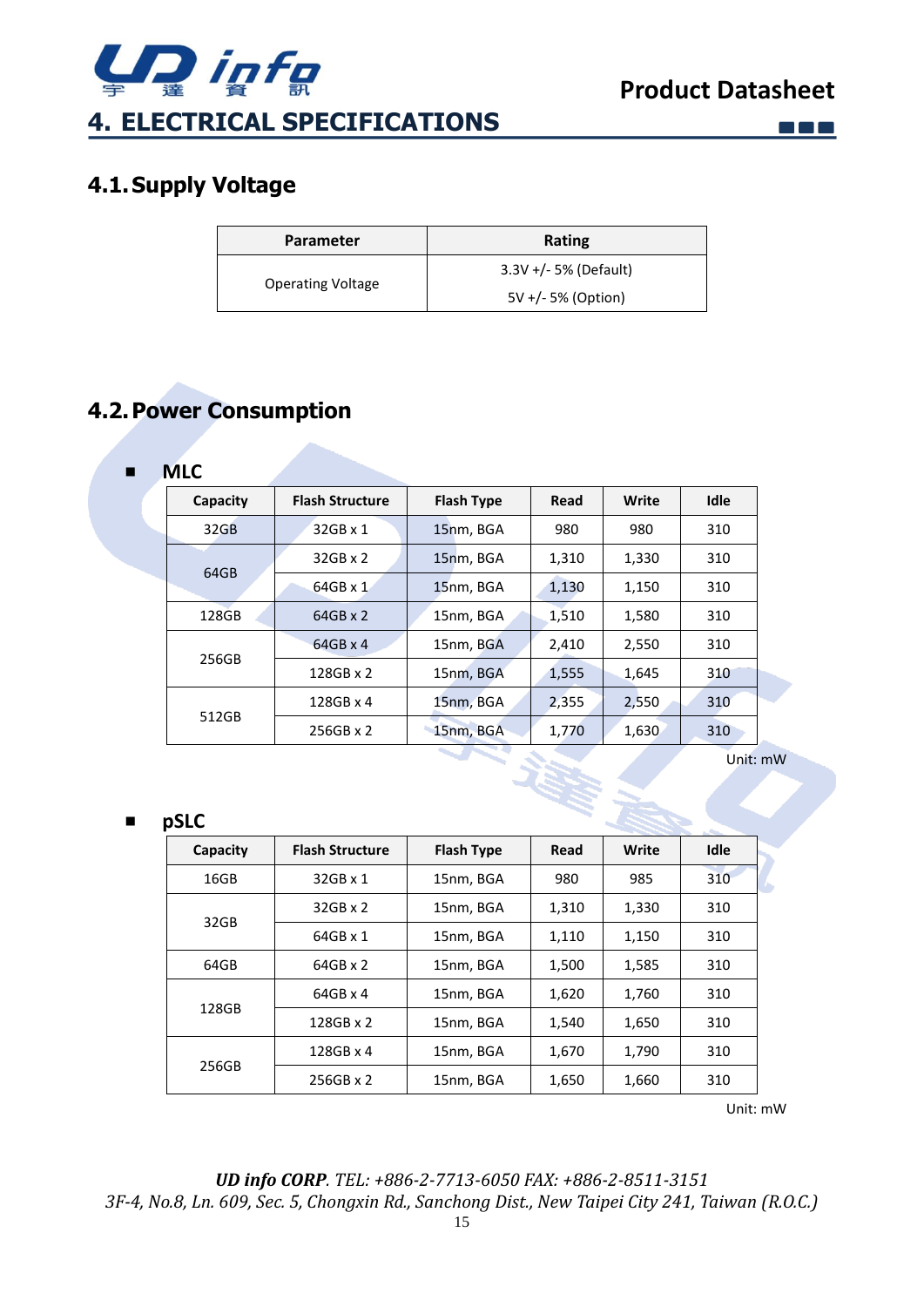

#### ■ **SLC**

| Capacity | <b>Flash Structure</b> | <b>Flash Type</b> | Read  | Write | Idle |
|----------|------------------------|-------------------|-------|-------|------|
| 8GB      | $8GB \times 1$         | 24nm, BGA         | 850   | 860   | 310  |
| 16GB     | $8GB \times 2$         | 24nm, BGA         | 1,120 | 1,125 | 310  |
| 32GB     | $16GB \times 2$        | 24nm, BGA         | 1,640 | 1,650 | 310  |
| 64GB     | $32GB \times 2$        | 24nm, BGA         | 1,700 | 1,730 | 310  |
| 128GB    | $32GB \times 4$        | 24nm, BGA         | 2,110 | 2,230 | 310  |

Unit: mW

#### ■ **3D Bics3**

| Capacity | <b>Flash Structure</b> | <b>Flash Type</b> | Read | Write | Idle |
|----------|------------------------|-------------------|------|-------|------|
| 64GB     | $64GB \times 1$        | TSB Bics3, BGA    | 900  | 900   | 310  |
| 128GB    | $64GB \times 2$        | TSB Bics3, BGA    | 1360 | 1350  | 310  |
| 256GB    | $128GB \times 2$       | TSB Bics3, BGA    | 1430 | 1420  | 310  |
| 512GB    | 128GB x 4              | TSB Bics3, BGA    | 1820 | 1810  | 310  |
|          | $256GB \times 2$       | TSB Bics3, BGA    | 1700 | 1690  | 310  |
| 1TB      | $256GB \times 4$       | TSB Bics3, BGA    | 1900 | 1900  | 310  |

Unit: mW

#### ■ **Bics3 pSLC**

| Capacity | <b>Flash Structure</b> | <b>Flash Type</b> | Read | Write | Idle |
|----------|------------------------|-------------------|------|-------|------|
| 16GB     | $64GB \times 1$        | TSB Bics3, BGA    | 985  | 1000  | 310  |
| 32GB     | $64GB \times 2$        | TSB Bics3, BGA    | 1150 | 1210  | 310  |
| 64GB     | 128GB x 2              | TSB Bics3, BGA    | 1300 | 1310  | 310  |
| 128GB    | 256GB x 2              | TSB Bics3, BGA    | 1320 | 1400  | 310  |
| 256GB    | 256GB x 4              | TSB Bics3, BGA    | 1900 | 1900  | 310  |

Unit: mW

#### **Notes:**

- 1. It's average value of power consumption is achieved based on 100% conversion efficiency.
- 2. The measured power voltage is 3.3V.
- 3. Samples were built using Toshiba NAND flash and measured under normal temperature.
- 4. Sequential R/W is measured while testing 4000MB sequential R/W 5 times by CyrstalDiskMark.
- 5. Power Consumption may differ according to flash configuration and platform.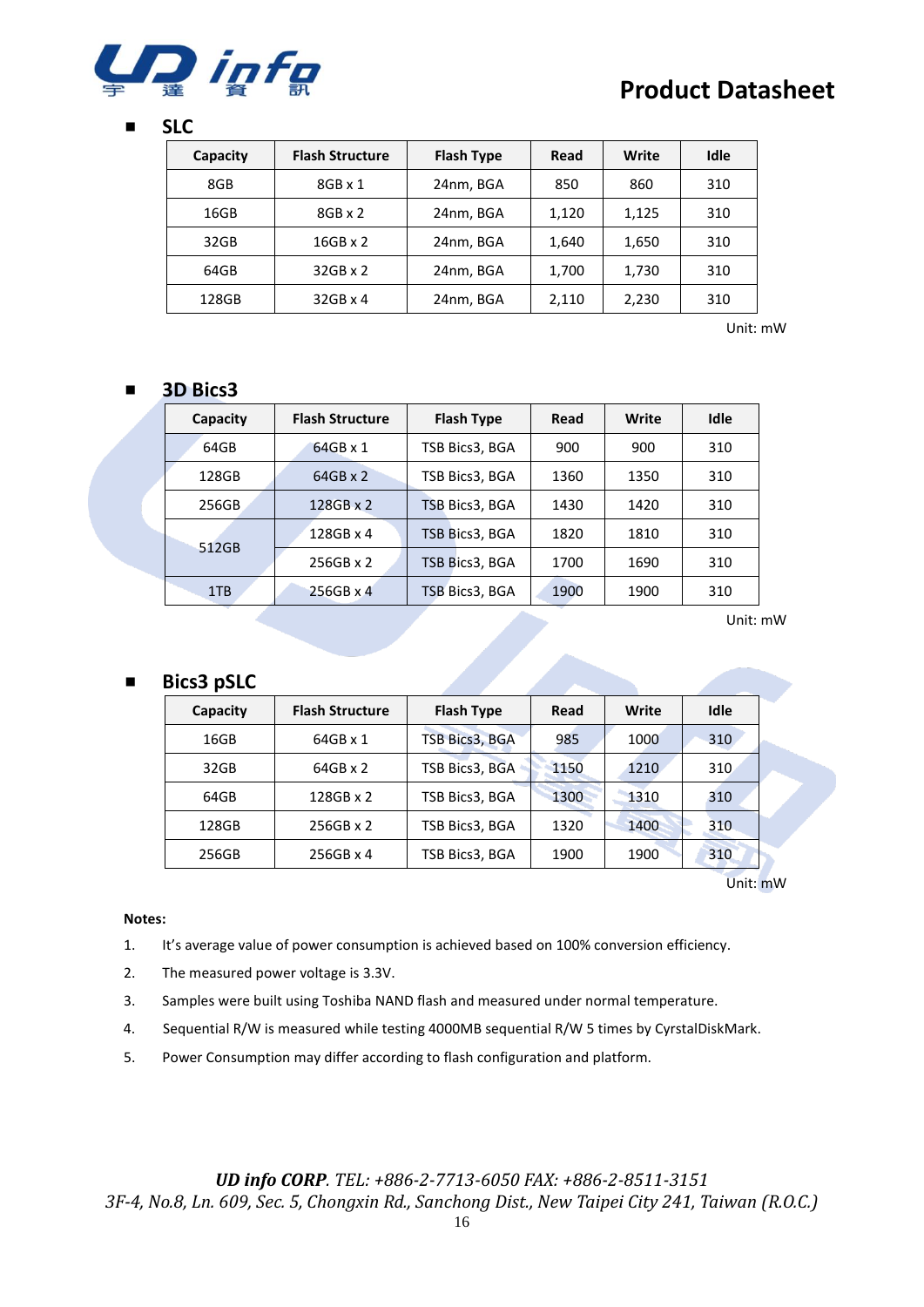

**EN** 

## <span id="page-16-1"></span><span id="page-16-0"></span>**5.1.Pin Assignment and Descriptions**



#### **Table 5-1 Signal Segment Pin Assignment and Descriptions**

| <b>Pin Number</b> | <b>Function</b>                  |  |  |
|-------------------|----------------------------------|--|--|
| S <sub>1</sub>    | GND                              |  |  |
| S <sub>2</sub>    | A+ (Differential Signal Pair A)  |  |  |
| S <sub>3</sub>    | A – (Differential Signal Pair A) |  |  |
| S <sub>4</sub>    | GND                              |  |  |
| S5                | B - (Differential Signal Pair B) |  |  |
| S <sub>6</sub>    | B+ (Differential Signal Pair B)  |  |  |
| S7                | <b>GND</b>                       |  |  |

#### **Table 5-2 Power Segment Pin Assignment and Descriptions**

| <b>Pin Number</b><br><b>Type</b> |                | <b>Function</b>                      |
|----------------------------------|----------------|--------------------------------------|
| P <sub>1</sub>                   | $V_{33}$       | 3.3V Power Input                     |
| P <sub>2</sub>                   | $V_{33}$       | 3.3V Power Input                     |
| P <sub>3</sub>                   | GND            | <b>GND</b>                           |
| P4                               | GND            | GND                                  |
| P <sub>5</sub>                   | V <sub>5</sub> | Reserved for 5V Power Input (Option) |
| P <sub>6</sub>                   | V <sub>5</sub> | Reserved for 5V Power Input (Option) |
| P7                               | Optional       | Reserved for Active LED (Option)     |
| Key                              | Key            | N/C                                  |
| P8                               | Optional       | Erase function (Option)              |
| P9                               | Optional       | Reserved (Not Connected)             |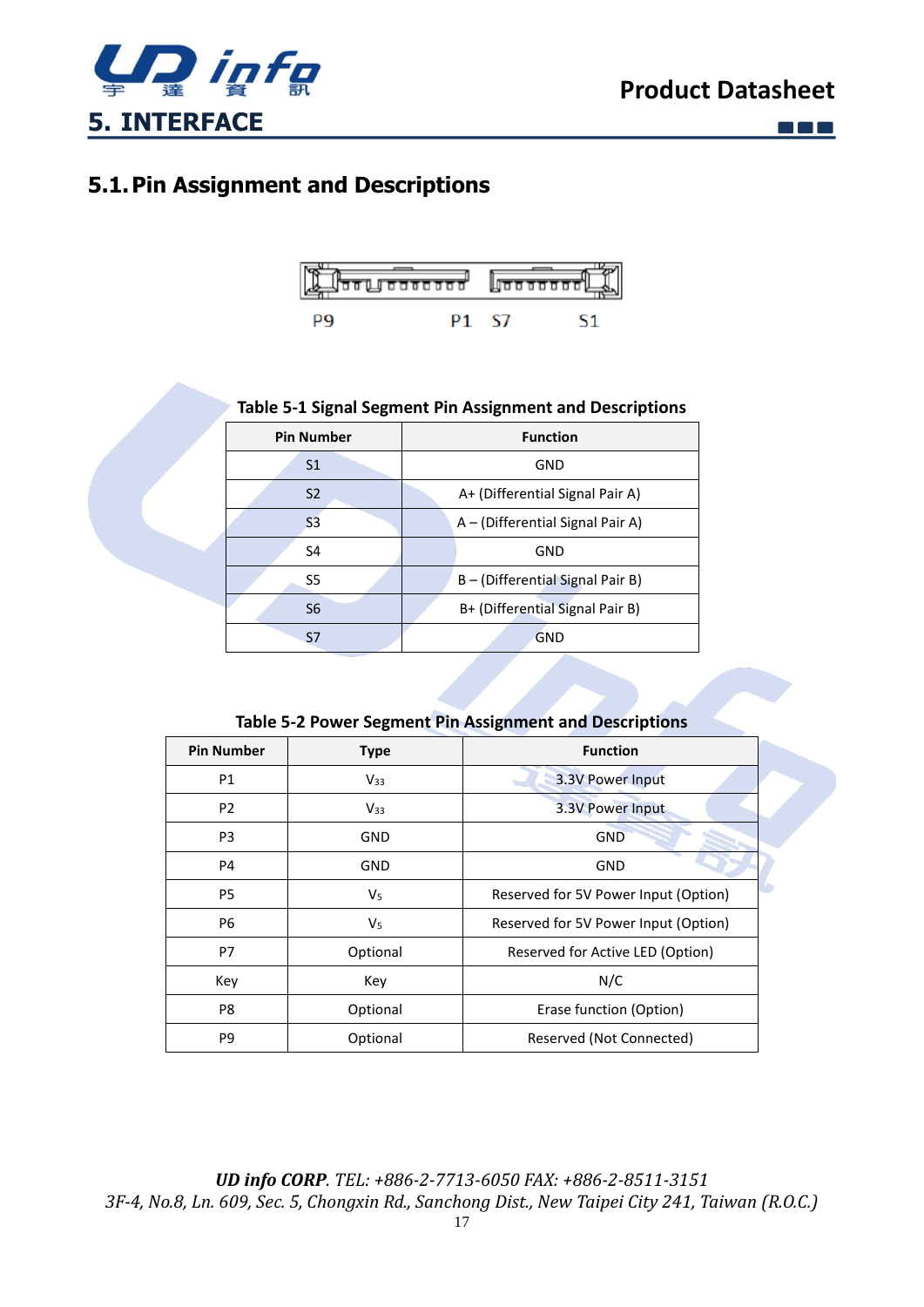

 $\square$   $\square$   $\square$ 

## <span id="page-17-1"></span><span id="page-17-0"></span>**6.1.ATA Command List**

| <b>Op-Code</b>                           |                      | <b>Command Description</b>         | Op-Code          |                               | <b>Command Description</b>       |
|------------------------------------------|----------------------|------------------------------------|------------------|-------------------------------|----------------------------------|
| 00h                                      |                      | <b>NOP</b>                         | 60h              |                               | Read FPDMA Queued                |
| 06h                                      |                      | Data Set Management                | 61h              |                               | Write FPDMA Queued               |
| 10h                                      |                      | Recalibrate                        | 70 <sub>h</sub>  |                               | Seek                             |
| 20h                                      |                      | <b>Read Sectors</b>                | 90h              |                               | <b>Execute Device Diagnostic</b> |
| 21h                                      |                      | Read Sectors without Retry         | 91h              |                               | Initialize Device Parameters     |
| 24h                                      |                      | <b>Read Sectors EXT</b>            | 92h              |                               | Download Microcode               |
| 25h                                      |                      | <b>Read DMA EXT</b>                | 93h              |                               | Download Microcode DMA           |
| 27h                                      |                      | <b>Read Native Max Address EXT</b> | <b>BOh</b>       |                               | SMART                            |
| 29h                                      |                      | Read Multiple EXT                  | <b>BOh</b>       | D <sub>0</sub> h              | <b>SMART READ DATA</b>           |
| 2Fh                                      |                      |                                    | B <sub>O</sub> h | D <sub>1</sub> h              | SMART READ DATA ATTRIBUTE        |
|                                          |                      | Read Log EXT                       |                  |                               | THRESHOLD                        |
| 30h                                      |                      | <b>Write Sectors</b>               | <b>BOh</b>       | D2h                           | SMART ENABLE/DISABLE ATTRIBUTE   |
|                                          |                      |                                    |                  |                               | <b>AUTOSAVE</b>                  |
| 31h                                      |                      | Write Sectors without Retry        | B <sub>Oh</sub>  | D <sub>3</sub> h              | SMART SAVE ATTRIBUTE VALUES      |
| 34h                                      |                      | <b>Write Sectors EXT</b>           | B <sub>O</sub> h | D <sub>4</sub> h              | <b>SMART EXECUTE OFF-LINE</b>    |
|                                          |                      |                                    |                  |                               | <b>IMMEDIATE</b>                 |
| 35h                                      | Write DMA EXT        |                                    | <b>BOh</b>       | D <sub>5</sub> h              | <b>SMART READ LOG</b>            |
| 37h                                      |                      | Set Native Max Address EXT         | <b>BOh</b>       | D <sub>6</sub> h              | <b>SMART WRITE LOG</b>           |
| 39h                                      |                      | Write Multiple EXT                 | B <sub>O</sub> h | D <sub>8</sub> h              | <b>SMART ENABLE OPERATIONS</b>   |
| 3Dh                                      |                      | Write DMA FUA EXT                  | B <sub>O</sub> h | D9h                           | <b>SMART DISABLE OPERATIONS</b>  |
| 3Fh                                      |                      | Write Long EXT                     | B <sub>O</sub> h | <b>DAh</b>                    | <b>SMART RETURN STATUS</b>       |
| 40h                                      |                      | <b>Read Verify Sectors</b>         | <b>BOh</b>       | <b>DBh</b>                    | SMART ENABLE/DISABLE             |
|                                          |                      |                                    |                  |                               | <b>AUTOMATIC OFF-LINE</b>        |
| Read Verify Sectors without Retry<br>41h |                      | B1h                                |                  | DEVICE CONFIGURATION OVERLAY  |                                  |
| 42h                                      |                      | Read Verify Sectors EXT            | B1h              | COh                           | DEVICE CONFIGURATION RESTORE     |
|                                          |                      | B1h                                | C1h              | DEVICE CONFIGURATION FREEZE   |                                  |
| 45h<br>Write Uncorrectable EXT           |                      |                                    |                  | LOCK                          |                                  |
| 47h<br>Read Log DMA EXT                  |                      | B1h                                | C2h              | DEVICE CONFIGURATION IDENTIFY |                                  |
| 57h                                      |                      | Write Log DMA EXT                  | B1h              | C <sub>3</sub> h              | DEVICE CONFIGURATION SET         |
| B1h                                      | C4h                  | DEVICE CONFIGURATION IDENTIFY DMA  | ECh              |                               | <b>Identify Device</b>           |
| B1h                                      | C5h                  | DEVICE CONFIGURATION SET DMA       | EFh              |                               | Set Features                     |
| C4h                                      | <b>Read Multiple</b> |                                    | EFh              | 02h                           | Enable 8-bit PIO transfer mode   |

*UD info CORP. TEL: +886-2-7713-6050 FAX: +886-2-8511-3151*

*3F-4, No.8, Ln. 609, Sec. 5, Chongxin Rd., Sanchong Dist., New Taipei City 241, Taiwan (R.O.C.)*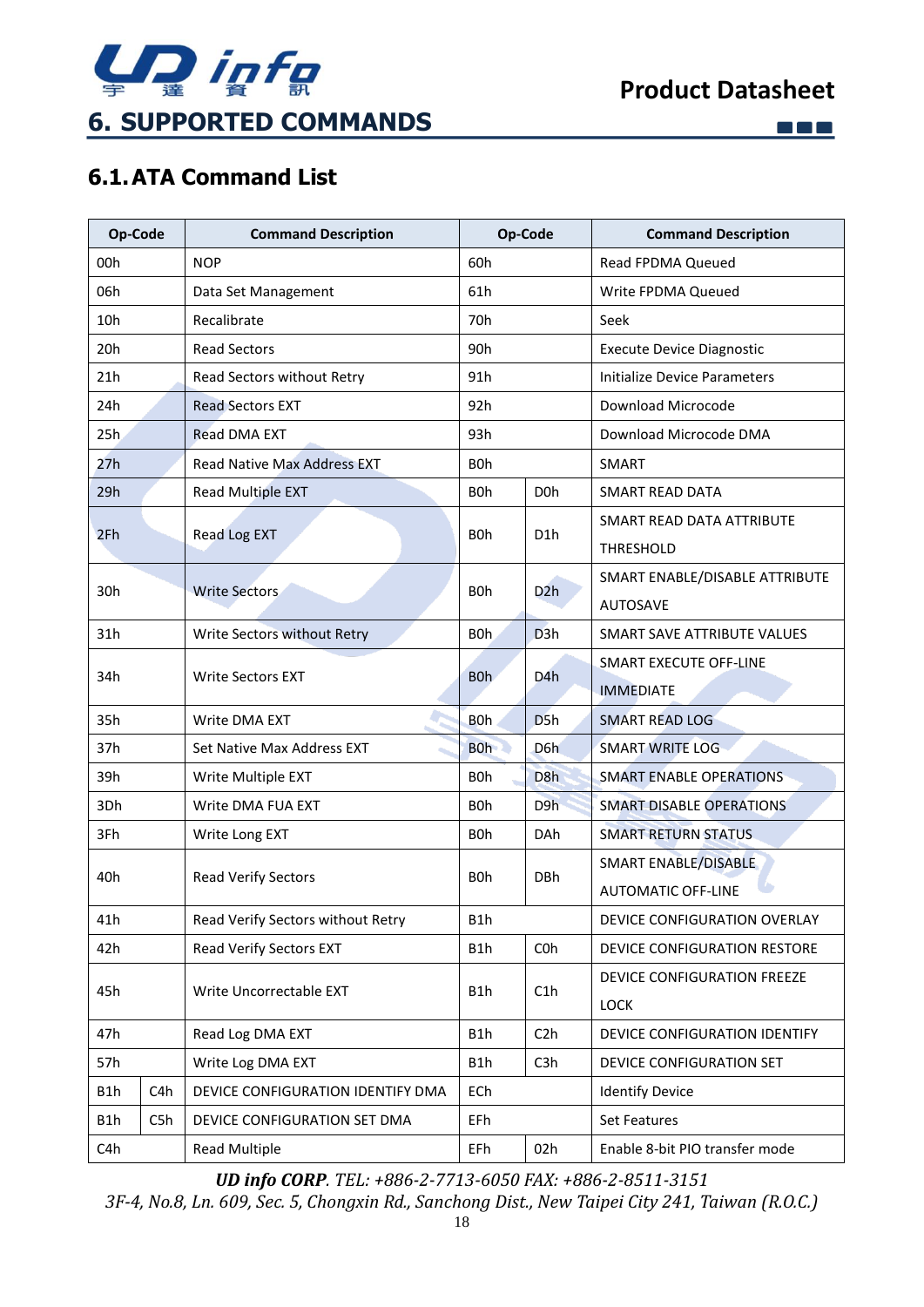

| Op-Code          | Op-Code<br><b>Command Description</b> |                                       | <b>Command Description</b> |                 |     |                                                    |  |
|------------------|---------------------------------------|---------------------------------------|----------------------------|-----------------|-----|----------------------------------------------------|--|
| C5h              |                                       | Write Multiple                        | EFh                        | 03h             |     | Set transfer mode based on value in<br>Count field |  |
| C6h              |                                       | Set Multiple Mode                     | EFh                        | 05h             |     | Enable advanced power                              |  |
|                  |                                       |                                       |                            |                 |     | management                                         |  |
| C8h              |                                       | Read DMA                              | <b>EFh</b>                 | 10h             |     | Enable use of Serial ATA feature                   |  |
| C9h              |                                       | Read DMA without Retry                | EFh                        | 10 <sub>h</sub> | 02h | Enable DMA Setup FIS Auto-Activate                 |  |
|                  |                                       |                                       |                            |                 |     | optimization                                       |  |
| CAh              |                                       | Write DMA                             | EFh                        | 10 <sub>h</sub> | 03h | Enable Device-initiated interface                  |  |
|                  |                                       |                                       |                            |                 |     | power state (DIPM) transitions                     |  |
| CBh              |                                       | Write DMA without Retry               | EFh                        | 10h             | 06h | <b>Enable Software Settings</b>                    |  |
|                  |                                       |                                       |                            |                 |     | Preservation (SSP)                                 |  |
| <b>CEh</b>       |                                       |                                       | EFh                        | 10 <sub>h</sub> | 07h | Enable Device Automatic Partial to                 |  |
|                  |                                       | Write Multiple FUA EXT                |                            |                 |     | Slumber transitions                                |  |
| E <sub>O</sub> h |                                       | <b>Standby Immediate</b>              | <b>EFh</b>                 | 10h             | 09h | Enable Device Sleep                                |  |
| E1h              |                                       | <b>Idle Immediate</b>                 | EFh                        | 55h             |     | Disable read look-ahead feature                    |  |
| E <sub>2</sub> h |                                       | Standby                               | EFh                        | 66h             |     | Disable reverting to power-on                      |  |
|                  |                                       |                                       |                            |                 |     | defaults                                           |  |
| E3h              |                                       | Idle                                  | EFh                        | 82h             |     | Disable write cache                                |  |
| E4h              |                                       | Read Buffer                           | EF <sub>h</sub>            | 85h             |     | Disable advanced power                             |  |
|                  |                                       |                                       |                            |                 |     | management                                         |  |
| E5h              |                                       | <b>Check Power Mode</b>               | EFh                        | 90h             |     | Disable use of Serial ATA feature set              |  |
| E6h              |                                       | Sleep                                 | EFh                        | 90h             | 02h | Disable DMA Setup FIS Auto-Activate                |  |
|                  |                                       |                                       |                            |                 |     | optimization                                       |  |
| E7h              |                                       | Flush Cache                           | EFh                        | 90h             | 03h | Disable Device-initiated interface                 |  |
|                  |                                       |                                       |                            |                 |     | power state (DIPM) transitions                     |  |
| E8h              |                                       | Write Buffer                          |                            | 90h             | 06h | <b>Disable Software Settings</b>                   |  |
|                  |                                       |                                       |                            |                 |     | Preservation (SSP)                                 |  |
| E9h              |                                       | Read Buffer DMA                       | EFh                        | 90h             | 07h | Disable Device Automatic Partial to                |  |
|                  |                                       |                                       |                            |                 |     | Slumber transitions                                |  |
| EAh              |                                       | Flush Cache EXT                       | EFh                        | 90h             | 09h | Disable Device Sleep                               |  |
| EBh              | Write Buffer DMA                      |                                       | EFh                        | AAh             |     | Enable read look-ahead feature                     |  |
| EFh              | <b>CCh</b>                            | Enable reverting to power-on defaults |                            |                 |     | Security Erase Unit                                |  |
| F1h              |                                       | Security Set Password                 | F5h                        |                 |     | Security Freeze Lock                               |  |
| F <sub>2</sub> h |                                       | <b>Security Unlock</b>                | F6h                        |                 |     | Security Disable Password                          |  |
| F3h              |                                       | <b>Security Erase Prepare</b>         |                            | F8h             |     | Read Native Max Address                            |  |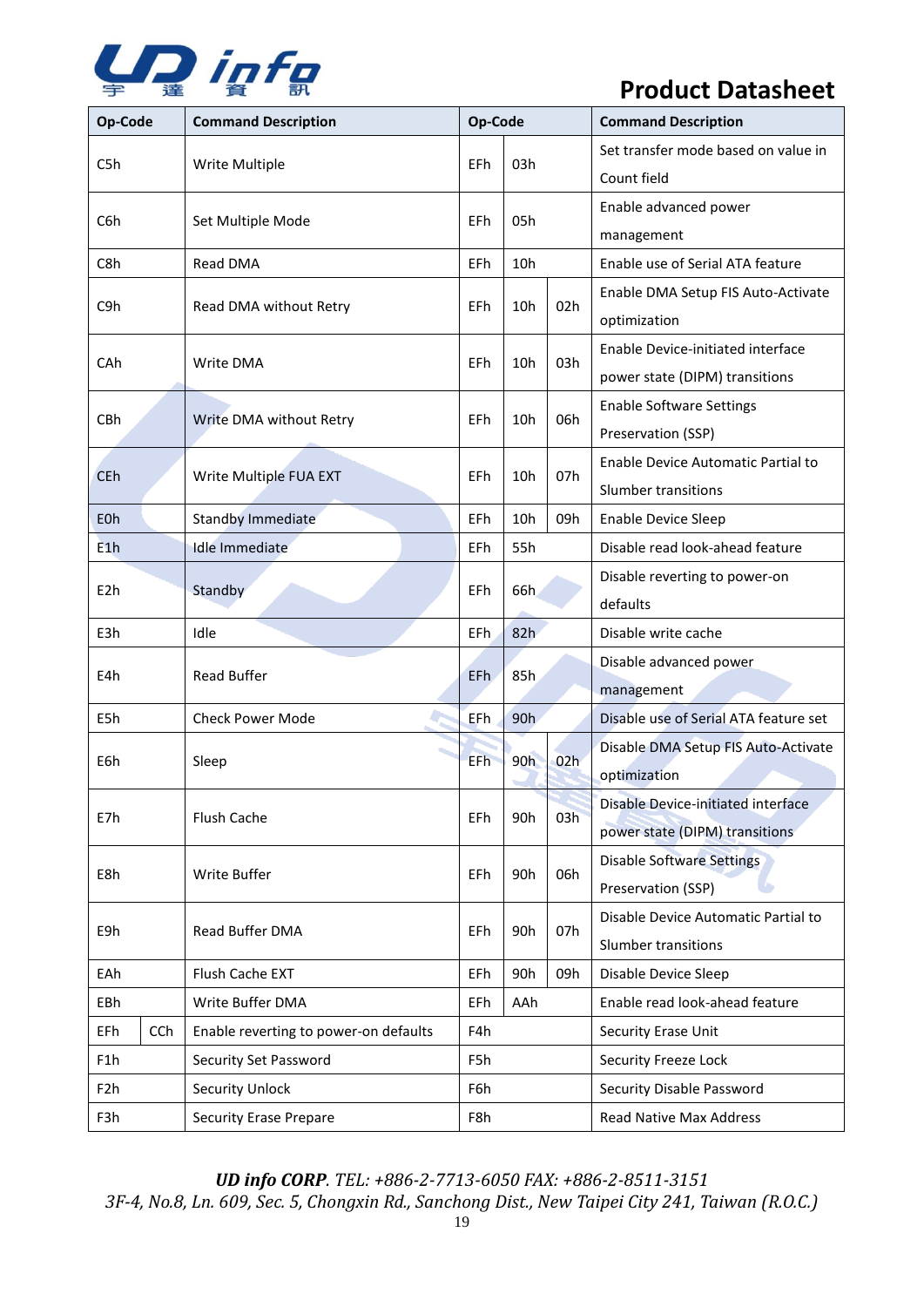

## <span id="page-19-0"></span>**6.2. Identify Device Data**

The following table details the sector data returned by the IDENTIFY DEVICE command.

|                | <b>F: Fixed</b> |                      |                                                             |
|----------------|-----------------|----------------------|-------------------------------------------------------------|
| <b>Word</b>    | V: Variable     | <b>Default Value</b> | <b>Description</b>                                          |
|                | X: Both         |                      |                                                             |
| 0              | F               | 0040h                | General configuration bit-significant information           |
| 1              | X               | $^*1$                | Obsolete - Number of logical cylinders                      |
| $\overline{2}$ | $\vee$          | C837h                | Specific configuration                                      |
| 3              | X               | 0010h                | Obsolete - Number of logical heads (16)                     |
| $4 - 5$        | X               | 00000000h            | Retired                                                     |
| 6              | $\overline{X}$  | 003Fh                | Obsolete - Number of logical sectors per logical track (63) |
| $7 - 8$        | V               | 00000000h            | Reserved for assignment by the Compact Flash Association    |
| 9              | X               | 0000h                | Retired                                                     |
| $10-19$        | F               | <b>Varies</b>        | Serial number (20 ASCII characters)                         |
| $20 - 21$      | X               | 0000h                | Retired                                                     |
| 22             | $\mathsf{X}$    | 0000h                | Obsolete                                                    |
| 23-26          | F               | <b>Varies</b>        | Firmware revision (8 ASCII characters)                      |
| $27 - 46$      | F               | Varies               | Model number (xxxxxxxx)                                     |
| 47             | F               | 8010h                | 7:0- Maximum number of sectors transferred per interrupt on |
|                |                 |                      | <b>MULTIPLE</b> commands                                    |
| 48             | F               | 4000h                | Reserved                                                    |
| 49             | F               | 2F00h                | <b>Capabilities</b>                                         |
| 50             | F               | 4000h                | Capabilities                                                |
| $51 - 52$      | X               | 000000000h           | Obsolete                                                    |
| 53             | F               | 0007h                | Words 88 and 70:64 valid                                    |
| 54             | X               | $^*1$                | Obsolete - Number of logical cylinders                      |
| 55             | Χ               | 0010h                | Obsolete - Number of logical heads (16)                     |
| 56             | X               | 003Fh                | Obsolete – Number of logical sectors per track (63)         |
| 57-58          | X               | $*2$                 | Obsolete - Current capacity in sectors                      |
| 59             | F               | 0110h                | Number of sectors transferred per interrupt on MULTIPLE     |
|                |                 |                      | commands                                                    |
| 60-61          | $\mathsf F$     | *3                   | Maximum number of sector (28bit LBA mode)                   |
| 62             | X               | 0000h                | Obsolete                                                    |
| 63             | F               | 0407h                | Multi-word DMA modes supported/selected                     |
| 64             | F               | 0003h                | PIO modes supported                                         |
| 65             | F               | 0078h                | Minimum Multiword DMA transfer cycle time per word          |

*UD info CORP. TEL: +886-2-7713-6050 FAX: +886-2-8511-3151*

*3F-4, No.8, Ln. 609, Sec. 5, Chongxin Rd., Sanchong Dist., New Taipei City 241, Taiwan (R.O.C.)*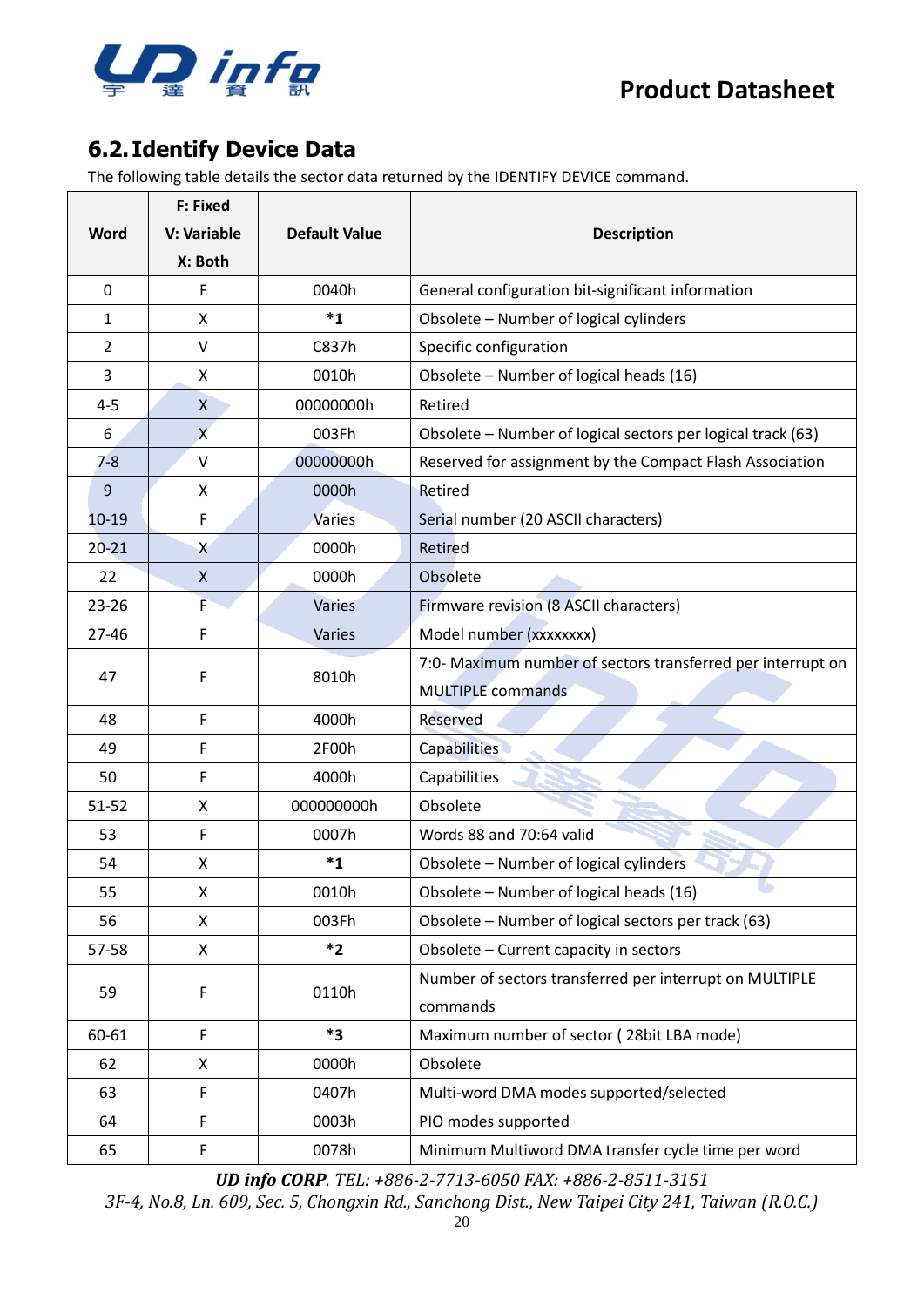

| <b>Word</b> | <b>F: Fixed</b><br>V: Variable<br>X: Both | <b>Default Value</b> | <b>Description</b>                                                                                                                    |  |
|-------------|-------------------------------------------|----------------------|---------------------------------------------------------------------------------------------------------------------------------------|--|
| 66          | F                                         | 0078h                | Manufacturer's recommended Multiword DMA transfer cycle<br>time                                                                       |  |
| 67          | F                                         | 0078h                | Minimum PIO transfer cycle time without flow control                                                                                  |  |
| 68          | F                                         | 0078h                | Minimum PIO transfer cycle time with IORDY flow control                                                                               |  |
| 69          | F                                         | 5F20h                | <b>Additional Supported</b>                                                                                                           |  |
| 70          | F                                         | 0000h                | Reserved                                                                                                                              |  |
| 71-74       | F.                                        | 00000000000000<br>0h | Reserved for the IDENTIFY PACKET DEVICE command                                                                                       |  |
| 75          | F                                         | 001Fh                | Queue depth                                                                                                                           |  |
| 76          | F                                         | E70Eh                | Serial SATA capabilities                                                                                                              |  |
| 77          | F                                         | 0006/0004/0002h      | Supported Serial ATA Phy speed                                                                                                        |  |
| 78          | F                                         | 054Ch                | Serial ATA features supported                                                                                                         |  |
| 79          | $\vee$                                    | 0040H                | Serial ATA features enabled                                                                                                           |  |
| 80          | F                                         | 03F8h                | <b>Major Version Number</b>                                                                                                           |  |
| 81          | F                                         | 0000h                | <b>Minor Version Number</b>                                                                                                           |  |
| 82          | F                                         | 746Bh                | Command set supported                                                                                                                 |  |
| 83          | F                                         | 7D09h                | Command set supported                                                                                                                 |  |
| 84          | F                                         | 4163h                | Command set/feature supported extension                                                                                               |  |
| 85          | $\vee$                                    | 7469h                | Command set/feature supported or enabled                                                                                              |  |
| 86          | V                                         | BC09h                | Command set/feature supported or enabled                                                                                              |  |
| 87          | V                                         | 4163h                | Command set/feature supported or enabled                                                                                              |  |
| 88          | V                                         | 007Fh                | <b>Ultra DMA Modes</b>                                                                                                                |  |
| 89          | F                                         | 0001h                | Time required for Normal Erase mode SECURITY ERASE UNIT<br>command                                                                    |  |
| 90          | F                                         | 0001h                | Time required for an Enhanced Erase mode SECURITY ERASE<br><b>UNIT command</b>                                                        |  |
| 91          | $\vee$                                    | 00FEh                | Current advanced power management value                                                                                               |  |
| 92          | $\vee$                                    | <b>FFFEh</b>         | <b>Master Password Revision Code</b>                                                                                                  |  |
| 93          | F                                         | 0000h                | Hardware reset result. The contents of the bits (12:0) of this<br>word can be changed only during the execution of hardware<br>reset. |  |
| 94          | $\vee$                                    | 0000h                | Vendor's recommended and actual acoustic management<br>value                                                                          |  |
| 95          | F                                         | 0000h                | <b>Stream Minimum Request Size</b>                                                                                                    |  |

*UD info CORP. TEL: +886-2-7713-6050 FAX: +886-2-8511-3151*

*3F-4, No.8, Ln. 609, Sec. 5, Chongxin Rd., Sanchong Dist., New Taipei City 241, Taiwan (R.O.C.)*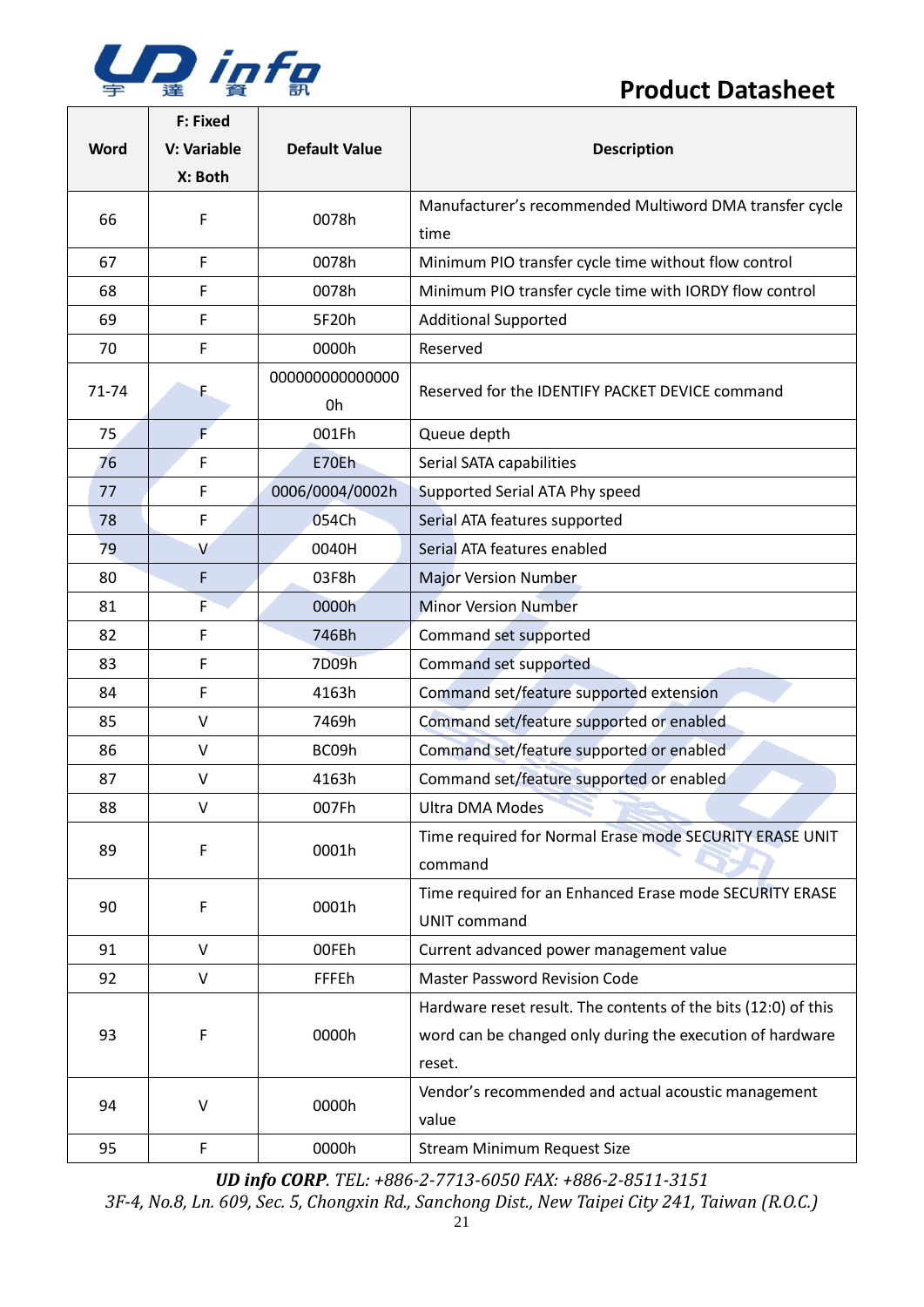

 $\Gamma$ 

## **Product Datasheet**

|         | F: Fixed     |                      |                                                                |
|---------|--------------|----------------------|----------------------------------------------------------------|
| Word    | V: Variable  | <b>Default Value</b> | <b>Description</b>                                             |
|         | X: Both      |                      |                                                                |
| 96      | V            | 0000h                | Streaming Transfer Time - DMA                                  |
| 97      | V            | 0000h                | Streaming Access Latency - DMA and PIO                         |
| 98-99   | F            | 0000h                | <b>Streaming Performance Granularity</b>                       |
| 100-103 | V            | $^*4$                | Maximum user LBA for 48 bit Address feature set                |
| 104     | V            | 0000h                | Streaming Transfer Time - PIO                                  |
|         |              |                      | Maximum number of 512-byte blocks per DATA SET                 |
| 105     | F            | 0008h                | MANAGEMENT command                                             |
| 106     | F            | 4000h                | Physical sector size/Logical sector size                       |
| 107     | F            | 0000h                | Inter-seek delay for ISO-7779 acoustic testing in microseconds |
| 108-111 | F            | 00000000000000       |                                                                |
|         |              | Oh                   | Unique ID                                                      |
|         |              | 00000000000000       | Reserved                                                       |
| 112-115 | F            | 0h                   |                                                                |
| 116     | $\mathsf{V}$ | 0000h                | Reserved                                                       |
| 117-118 | F            | 00000000h            | Words per logical Sector                                       |
| 119     | F            | 401Ch                | Supported settings                                             |
| 120     | F            | 401Ch                | Command set/Feature Enabled/Supported                          |
| 121-126 | F            | 0h                   | Reserved                                                       |
| 127     | F            | 0h                   | Removable Media Status Notification feature set support        |
| 128     | V            | 0021h                | Security status                                                |
| 129-159 | X            | 0h                   | Vendor specific                                                |
| 160     | F            | 0h                   | Compact Flash Association (CFA) power mode 1                   |
| 161-167 | X            | 0h                   | Reserved for assignment by the CFA                             |
|         |              | 2.5 inch<br>3h       |                                                                |
| 168     | F            | 1.8 inch<br>4h       | Device Nominal Form Factor                                     |
|         |              | Less than 1.8<br>5h  |                                                                |
|         |              | inch                 |                                                                |
| 169     | F            | 0001h                | DATA SET MANAGEMENT command is supported                       |
| 170-173 | F            | 0h                   | <b>Additional Product Identifier</b>                           |
| 174-175 |              | 0h                   | Reserve                                                        |
| 176-205 | $\vee$       | 0h                   | Current media serial number                                    |
| 206     | F            | 0039h                | <b>SCT Command Transport(</b>                                  |
| 207-208 | F            | 0h                   | Reserved                                                       |
| 209     | F            | 4000h                | Alignment of logical blocks within a physical block            |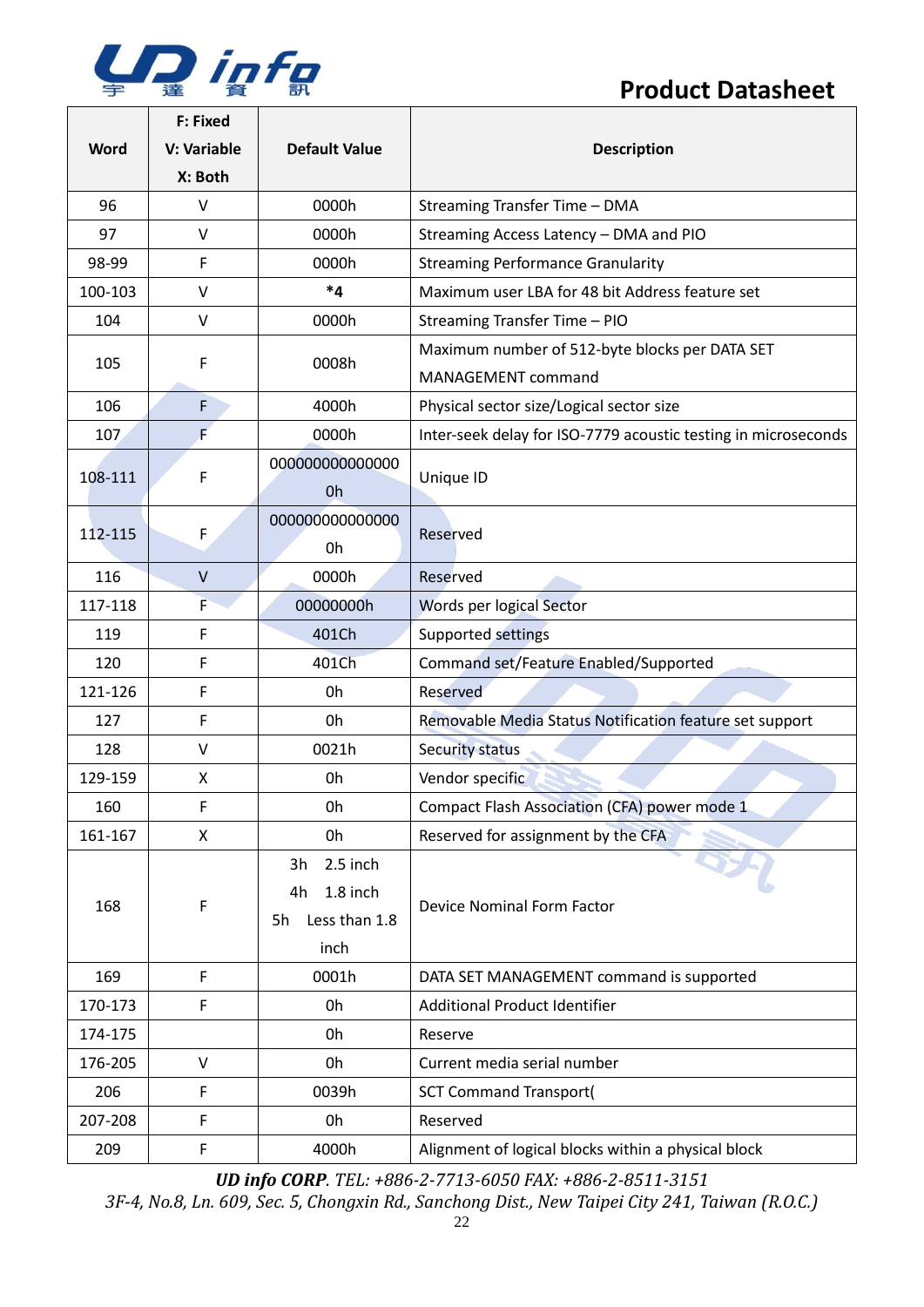

 $\Box$ 

## **Product Datasheet**

 $\overline{\phantom{a}}$ 

|             | F: Fixed    |                      | <b>Description</b>                                  |  |  |
|-------------|-------------|----------------------|-----------------------------------------------------|--|--|
| <b>Word</b> | V: Variable | <b>Default Value</b> |                                                     |  |  |
|             | X: Both     |                      |                                                     |  |  |
| 210-211     | $\vee$      | 0000h                | Write-Read-Verify Sector Count Mode 3 (not support) |  |  |
| 212-213     | F           | 0000h                | Write-Read-Verify Sector Count Mode 2 (not support) |  |  |
| 214-216     |             | 0000h                | NV Cache relate (not support)                       |  |  |
| 217         | F           | 0001h                | Non-rotating media device                           |  |  |
| 218         | F           | 0h                   | Reserved                                            |  |  |
| 219         | F           | 0h                   | NV Cache relate (not support)                       |  |  |
| 220         | V           | 0h                   | Write read verify feature set current mode          |  |  |
| 221         |             | 0h                   | Reserved                                            |  |  |
| 222         | F           | 107Fh                | Transport major version number                      |  |  |
| 223         | F           | 0h                   | Transport minor version number                      |  |  |
| 224-229     |             | 0 <sub>h</sub>       | reserved                                            |  |  |
| 230-233     |             | 0h                   | Extend number of user addressable sectors           |  |  |
| 234         |             | 0001h                | Minimum number of 512-byte data blocks per DOWNLOAD |  |  |
|             |             |                      | MICROCODE command for mode 03h                      |  |  |
| 235         |             | <b>FFFFh</b>         | Maximum number of 512-byte data blocks per DOWNLOAD |  |  |
|             |             |                      | MICROCODE command for mode 03h                      |  |  |
| 236-242     | F           | 0 <sub>h</sub>       | Reserved                                            |  |  |
| 243         |             | 4000h                | Security feature                                    |  |  |
|             |             |                      | 4000 : Self Encrypting Drive                        |  |  |
| 244-254     | F           | 0h                   | Reserved                                            |  |  |
|             | X           | XXA5h                | Integrity word (Checksum and Signature)             |  |  |
| 255         |             | XX is variable       |                                                     |  |  |
|             |             |                      | IRX                                                 |  |  |
|             |             |                      |                                                     |  |  |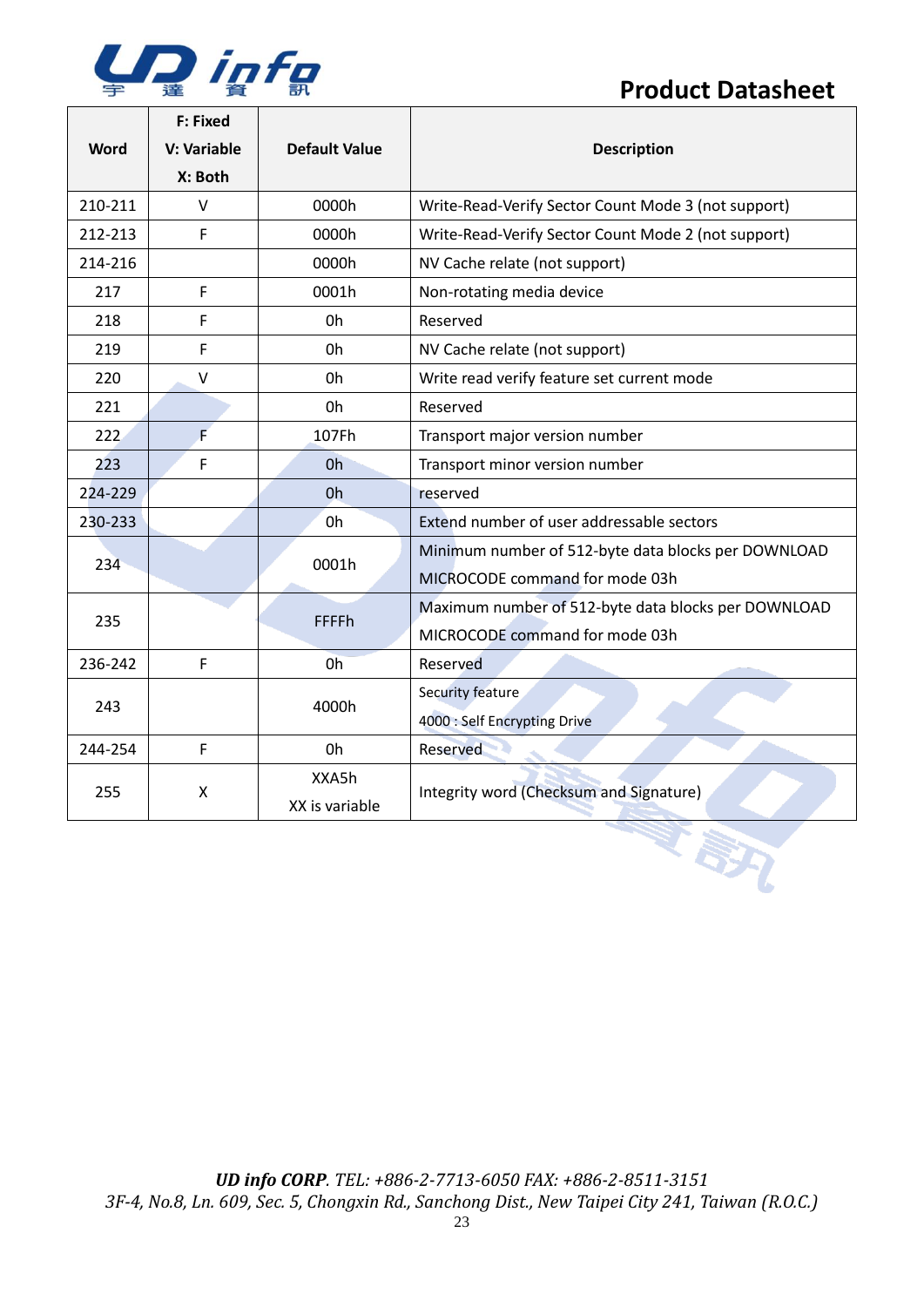

#### ◼ **List of Device Identification for Each Capacity**

| Capacity | $*_{1}$          | $*_{2}$      | $*_{3}$           | *4             |  |
|----------|------------------|--------------|-------------------|----------------|--|
| (GB)     | (Word 1/Word 54) | (Word 57-58) | (Word 60-61)      | (Word 100-103) |  |
| 8        | 3CA5h            | EEC9B0h      | EEC9B0h           | EEC9B0h        |  |
| 16       | 3FFFh            | FBFC10h      | 1DD40B0h          | 1DD40B0h       |  |
| 30       | 3FFFh            | FBFC10h      | 37E90F0h          | 37E90F0h       |  |
| 32       | 3FFFh            | FBFC10h      | 3BA2EB0h          | 3BA2EB0h       |  |
| 60       | 3FFFh            | FBFC10h      | 6FCCF30h          | 6FCCF30h       |  |
| 64       | 3FFFh            | FBFC10h      | 7740AB0h          | 7740AB0h       |  |
| 120      | 3FFFh            | FBFC10h      | DF94BB0h          | DF94BB0h       |  |
| 128      | 3FFFh            | FBFC10h      | EE7C2B0h          | EE7C2B0h       |  |
| 240      | 3FFFh            | FBFC10h      | <b>OFFFFFFFFh</b> | 1BF244B0h      |  |
| 256      | 3FFFh            | FBFC10h      | <b>OFFFFFFFFh</b> | 1DCF32B0h      |  |
| 480      | 3FFFh            | FBFC10h      | <b>OFFFFFFFFh</b> | 37E436B0       |  |
| 512      | 3FFFh            | FBFC10h      | <b>OFFFFFFFFh</b> | 3B9E12B0h      |  |
| 960      | 3FFFh            | FBFC10h      | OFFFFFFFh         | 6FC81AB0h      |  |
| 1024     | 3FFFh            | FBFC10h      | <b>OFFFFFFFh</b>  | 773BD2B0h      |  |

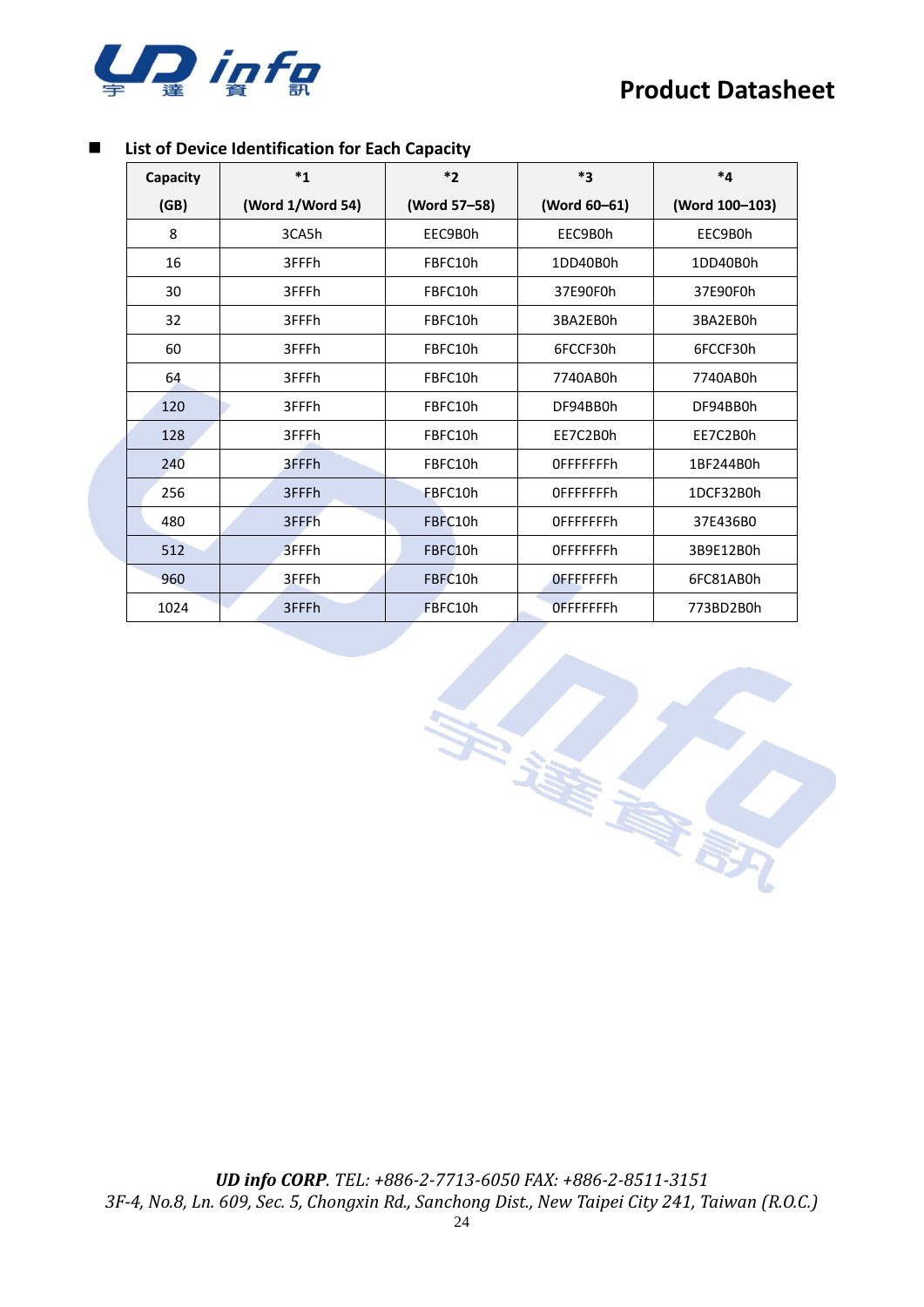

<span id="page-24-0"></span>**Dimension: 78.5mm(L) x 54mm(W) x 5.00mm(H)**

 $\Box$   $\Box$   $\Box$ 

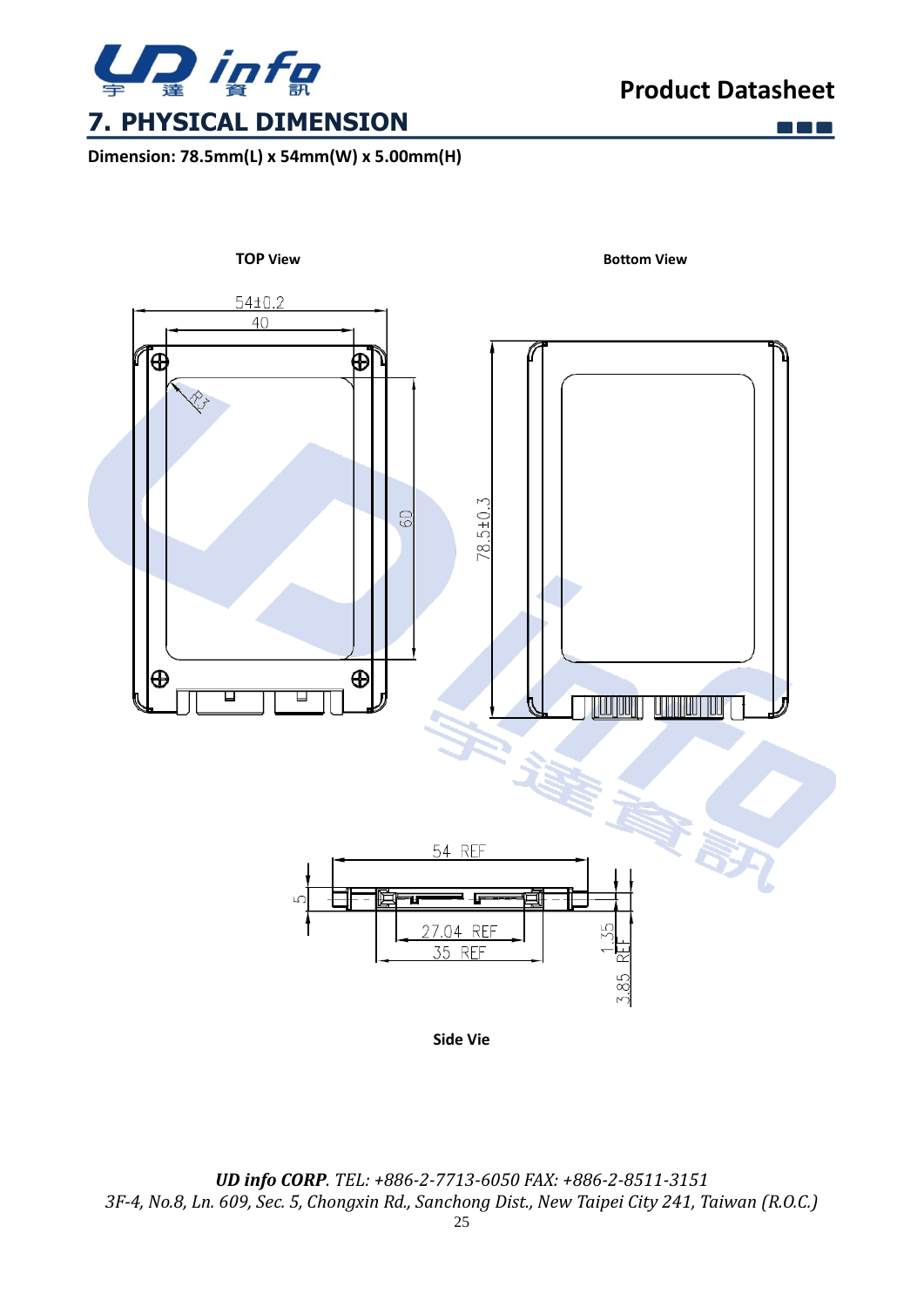

 $\Box$   $\Box$   $\Box$ 

 $\Box$   $\Box$   $\Box$ 

<span id="page-25-0"></span>The following table is to list out the acronyms that have been applied throughout the document.

| <b>Term</b>       | <b>Definitions</b>                                 |  |  |  |
|-------------------|----------------------------------------------------|--|--|--|
| <b>ATTO</b>       | Commercial performance benchmark application       |  |  |  |
| <b>DDR</b>        | Double data rate (SDRAM)                           |  |  |  |
| <b>DIPM</b>       | Device initiated power management                  |  |  |  |
| <b>HIPM</b>       | Host initiated power management                    |  |  |  |
| LBA               | Logical block addressing                           |  |  |  |
| <b>MB</b>         | Mega-byte                                          |  |  |  |
| <b>MTBF</b>       | Mean time between failures                         |  |  |  |
| <b>NCQ</b>        | Native command queue                               |  |  |  |
| <b>SATA</b>       | Serial advanced technology attachment              |  |  |  |
| <b>S.M.A.R.T.</b> | Self-monitoring, analysis and reporting technology |  |  |  |
| <b>SSD</b>        | Solid state disk                                   |  |  |  |

## <span id="page-25-1"></span>**9. BARCODE DESCRIPTION**